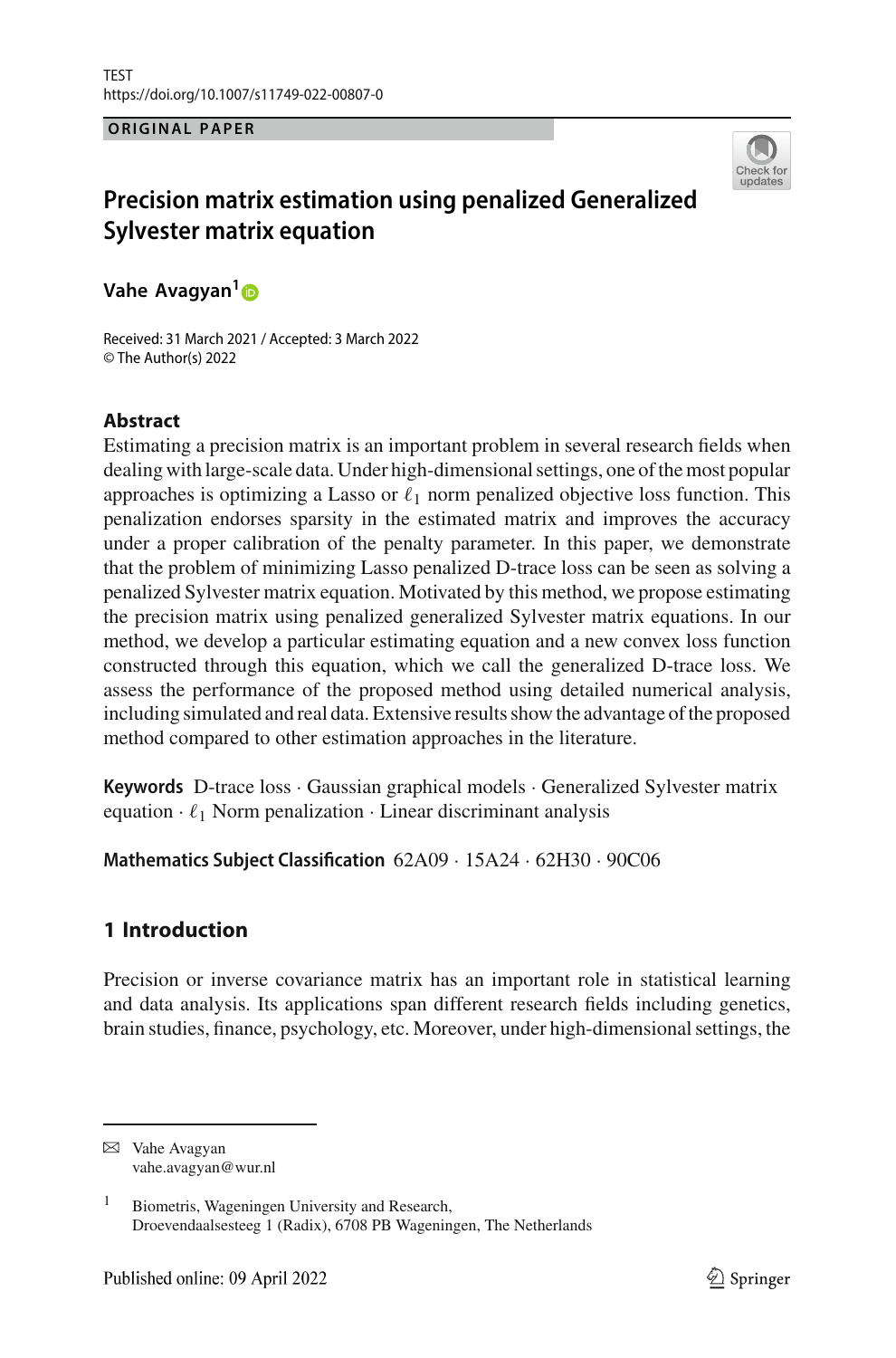accurate estimation of a precision matrix is crucial for several statistical methodologies, including classification, forecasting, among others.

Precision matrix shows the partial correlations among normally distributed variables. Under the assumption of multivariate normality, the entry  $\omega_{ij} = 0$  of the precision matrix  $\Omega = [\omega_{ij}]_{1 \le i, j \le p} \in R^{p \times p}$  indicates the conditional independence between the variables  $X^i$  and  $X^j$ , given all the other variables, i.e.,  $X^i \perp \perp X^j | X^{-(i,j)}$ (Dempste[r](#page-16-0) [1972](#page-16-0)). In this way, the precision matrix is closely related to the Gaussian graphical models (GGM) which is a useful technique to visualize the conditional independence of the variables (e.g., gene interaction networks). The GGM is an undirected graph  $G = (N, E)$ , where the set of nodes  $N = \{1, \ldots, p\}$  represents the variables. The set of edges  $E \subseteq N \times N$  consists of the pair indexes  $(i, j)$  corresponding to the "active" e[n](#page-16-1)tries  $\omega_{ii} \neq 0$  for  $1 \leq i, j \leq p$  (Lauritzen [1996\)](#page-16-1).

The estimation of large-scale precision matrices and corresponding GGMs has received a substantial attention in the extant literature. Under high-dimensional settings, one of the most commonly employed approaches in the literature is the Lasso (least absolute shr[i](#page-16-2)nkage and selection operator) or  $\ell_1$  norm penalization (Tibshirani [1996\)](#page-16-2) of a certain loss function, which induces sparsity in the estimated preci-sion matrix[.](#page-16-3) In particular, Banerjee et al.  $(2006)$  $(2006)$  introduce the  $\ell_1$  norm penalized log-likelihood maximization approach, also known as graphical Lasso or GLASSO estimator (see also Yuan and Li[n](#page-17-0) [2007](#page-17-0); Friedman et al[.](#page-16-4) [2008](#page-16-4); Scheinberg et al[.](#page-16-5) [2010](#page-16-5); Rothman et al[.](#page-16-6) [2008;](#page-16-6) Ravikumar et al[.](#page-16-7) [2011](#page-16-7); Hsieh et al[.](#page-16-8) [2014](#page-16-8), for theoretical analyses and different solving algorithms for this estimator). Other methods that employ  $\ell_1$  norm penalization approach include the neighborhood selection for selecting the GGMs (Meinshausen and Bühlman[n](#page-16-9) [2006\)](#page-16-9), sparse partial correlation estimation or SPACE (Peng et al[.](#page-16-10) [2009](#page-16-10)), constrained  $\ell_1$  norm minimization for inverse matrix esti-mation or CLIME (Cai et al[.](#page-16-11) [2011\)](#page-16-11),  $\ell_1$  norm penalized D-trace loss minimization (Zhang and Zo[u](#page-17-1) [2014\)](#page-17-1), sparse column-wise inverse operator or SCIO (Liu and Lu[o](#page-16-12) [2015\)](#page-16-12), among several others. Despite the popularity of  $\ell_1$  norm penalty, literature considers also other penalties such as Adaptive  $\ell_1$  norm (Fan et al[.](#page-16-13) [2009](#page-16-13); Avagyan et al[.](#page-15-0) [2018](#page-15-0)), SCAD (Fan et al[.](#page-16-13) [2009](#page-16-13)), Elastic-Net (Ryali et al[.](#page-16-14) [2012\)](#page-16-14), Ridge (i.e., [s](#page-16-15)quared Frobenius or  $\ell_2$  norm) (van Wieringen and Peeters [2016](#page-16-15); Kuismin et al[.](#page-16-16) [2017\)](#page-16-16) and Generalized Ridge penalties (van Wieringe[n](#page-16-17) [2019\)](#page-16-17). Note that the methods based on penalization framework require a proper selection (i.e., calibration) of the tuning parameter that controls the strength (i.e., intensity) of the employed penalty. This can be done empirically through several techniques such as penalized goodness-of-fit criteria (e.g., Bayesian Information Criterion) and cross-validation methods. In this paper, we employ both techniques for selecting the penalty parameters of the considered methods. For the further review on methods to estimate precision matrices, we refer to Fan et al[.](#page-16-18) [\(2016\)](#page-16-18) and Kuismin and Sillanpä[ä](#page-16-19) [\(2017\)](#page-16-19).

In line with the literature mentioned above, we propose a precision matrix estimation method using  $\ell_1$  norm penalized convex minimization. Our introduced method is motivated by the D-trace framework of Zhang and Zo[u](#page-17-1) [\(2014](#page-17-1)). First, we show that the D-trace loss function is closely related to the Sylvester matrix equation. In other words, minimizing a penalized D-trace loss function is equivalent to solving a penalized Sylvester equation. We note that the Sylvester equation is a particular case of matrix equation family called generalized Sylvester equations. Next, we discuss the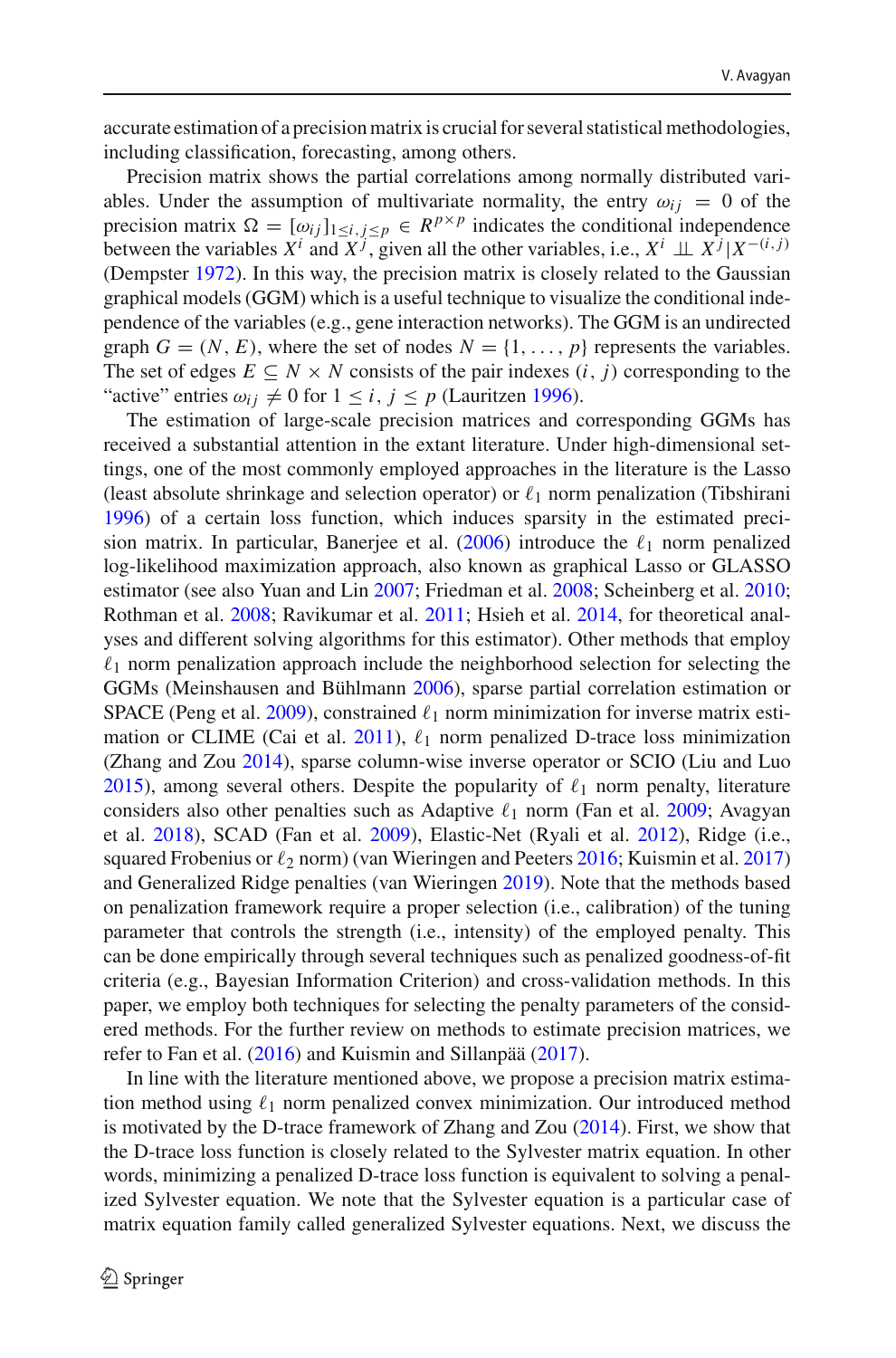estimation of the precision matrices through particular penalized generalized Sylvester equation. Furthermore, we construct a loss function based on the selected penalized equation. We call this function a generalized D-trace loss. Using extensive numerical analysis, we show that the estimated precision matrix obtained through solving the introduced penalized generalized Sylvester equation (i.e., minimizing  $\ell_1$  norm penalized generalized D-trace loss) provides more favorable performance in finite samples than the existing methods. We evaluate the performances of the considered estimators in terms of several statistical measures for different models (i.e., patterns) of the true precision matrix  $\Omega$ .

The manuscript is organized as follows. In Sect. [2,](#page-2-0) we describe the proposed methodology. In Sect. [3,](#page-5-0) we evaluate the statistical performance of the proposed methodology and compare it with that of other approaches. In Sect. [4,](#page-11-0) we provide a real data application: classification of breast cancer patients using linear discriminant analysis. We provide our conclusions in Sect. [5.](#page-12-0) Finally, we provide technical details in "Appendix A" and the required solving algorithm in "Appendix B."

### <span id="page-2-0"></span>**2 Proposed methodology**

We use the following notations throughout the paper. For any *p*-dimensional vector  $\mathbf{a} = (a_1, \dots, a_p)^T \in \mathbb{R}^p$ , we define the  $\ell_2$  norm by  $||\mathbf{a}||_2 = \sqrt{\sum_{j=1}^p a_j^2}$ . For any symmetric matrix  $\mathbf{A} = [a_{ij}]_{1 \le i, j \le p} \in \mathbb{R}^{p \times p}$ , we denote the Frobenius norm by  $||A||_2 = \sqrt{\sum_{i=1}^p \sum_{j=1}^p a_{ij}^2}$ , the  $\ell_{\infty}$  norm by  $||A||_{\infty} = \max_{1 \le i, j \le p} |a_{ij}|$ , the matrix  $\ell_1$  norm by  $||\mathbf{A}||_{\ell_1} = \max_{1 \leq j \leq p} \sum_{i=1}^p |a_{ij}|$ , the componentwise  $\ell_1$  norm by  $||\mathbf{A}||_1 = \sum_{i=1}^p |a_{ij}|$  $\sum_{i=1}^{p} \sum_{j=1}^{p} |a_{ij}|$  and off-diagonal  $\ell_1$  norm by  $||A||_{1,\text{off}} = \sum_{i=1}^{p} \sum_{j=1, j \neq i}^{p} |a_{ij}|$ , the spectral norm by  $||A||_{sp} = \sup_{||x||_2 \leq 1} ||Ax||_2$ . Furthermore, we assume that  $X_{n \times p}$  is mean-centered observed sample data matrix, where each row  $X_i = (X_{i1}, \ldots, X_{ip})$  is a *p*-dimensional normal random vector, i.i.d. for  $i = 1, \ldots, n$  and has a covariance matrix  $\Sigma = \Omega^{-1}$ .

Many studies focus on the estimation of a precision matrix under high-dimensional settings. Among the proposed approaches, graphical Lasso (or GLASSO) is one of the most popular and well-studied estimators. This estimator is obtained by minimizing the  $\ell_1$  norm penalized negative log-likelihood function of a multivariate normal distribution (Banerjee et al[.](#page-16-3) [2006;](#page-16-3) Friedman et al[.](#page-16-4) [2008\)](#page-16-4):

<span id="page-2-1"></span>
$$
\widehat{\Omega}_{\text{GLASSO}} = \arg\min_{\Omega} \ -\log \det(\Omega) + \text{trace}(\Omega S) + \nu ||\Omega||_{1,\text{off}},\tag{1}
$$

where  $S = \frac{1}{n} \sum_{i=1}^{n} X_i^T X_i$  is the sample covariance matrix and  $\nu > 0$  is the associated tuning (or penalty) parameter that controls the accuracy and the sparsity of the precision matrix estimator. As an alternative to the log-likelihood function in [\(1\)](#page-2-1), Zhang and Zo[u](#page-17-1) [\(2014\)](#page-17-1) introduce a new loss function called D-trace: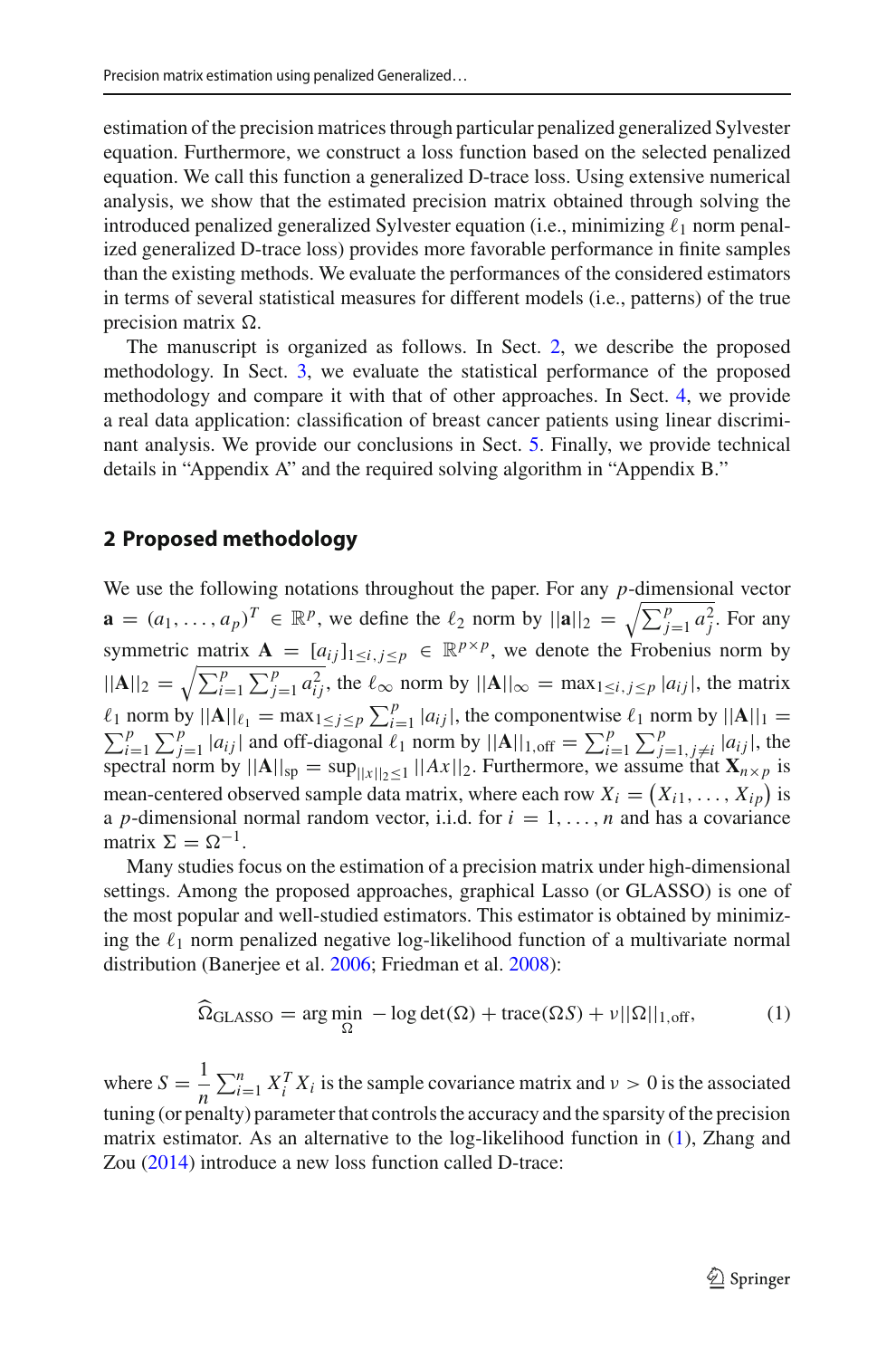$$
f_{\text{DT}}(\Sigma, \Omega) = \frac{1}{2} \text{trace}(\Omega^2 \Sigma) - \text{trace}(\Omega),\tag{2}
$$

which is a quadratic function of the precision matrix. Furthermore, the authors propose a precision matrix estimation method based on minimizing the  $\ell_1$  norm penalized Dtrace loss function (hereafter, DT):

<span id="page-3-0"></span>
$$
\widehat{\Omega}_{\text{DT}} = \arg \min_{\Omega \succeq \epsilon I} \frac{1}{2} \text{trace}(\Omega^2 S) - \text{trace}(\Omega) + \tau ||\Omega||_{1, \text{off}},\tag{3}
$$

where  $\tau > 0$  is the associated penalty parameter. The constraint  $\Omega > \epsilon I$  guarantees that the solution of [\(3\)](#page-3-0) is positive definite, where  $\epsilon > 0$  is a small positive value (we set  $\epsilon = 10^{-8}$  in the numerical analyses). This problem can be easily solved through an algorithm developed by the same authors, which is based on the alternating direction method (see also Wang and Jian[g](#page-16-20) [2020,](#page-16-20) for a similar solving algorithm).

According to the first-order condition, the solution of [\(3\)](#page-3-0) satisfies the following penalized matrix equation:

<span id="page-3-1"></span>
$$
\frac{1}{2}\Omega S + \frac{1}{2}S\Omega - I + \text{Pen}_{\tau}(\Omega) = 0.
$$
 (4)

Here,  $Pen_{\tau}(\Omega)$  is the penalty term of the estimating equation and is defined as Pen<sub>τ</sub> ( $\Omega$ ) =  $\tau Z(\Omega) \in R^{p \times p}$ , where  $Z(\Omega) = \frac{\partial ||\Omega||_{1,\text{off}}}{\partial \Omega} \in [-1, 1]$  is the subgradient of the (off-diagonal)  $\ell_1$  norm of a matrix.

Note that if there is no penalty, i.e.,  $\tau = 0$ , [\(4\)](#page-3-1) is known as the Sylvester equation. This is a matrix equation with the following definition:

<span id="page-3-2"></span>
$$
\Omega R + L\Omega + C = 0,\t\t(5)
$$

where  $R$ ,  $L$  and  $C$  are known matrices and  $\Omega$  is the unknown. In this way, DT estimation can be seen as solving a Sylvester equation (using  $R = L = \frac{1}{2}S$  and  $C = -I$ ) with an imposed Pen<sub>τ</sub> ( $\Omega$ ) penalty.

The Sylvester equation [\(5\)](#page-3-2) is closely related to the matrix equation family known as generalized Sylvester equations, which are defined as

<span id="page-3-3"></span>
$$
\sum_{i=1}^{k} L_i \Omega R_i + C = 0, \tag{6}
$$

where  $L_i$ ,  $R_i$  ( $i = 1, ..., k$  $i = 1, ..., k$  $i = 1, ..., k$ ) and C are known matrices (see, for instance, Li et al. [2010](#page-16-21); De Terán and Iannazz[o](#page-16-22) [2016](#page-16-22)). Here, we assume that these matrices guarantee that the resulting estimator of  $\Omega$  is symmetric. Note that the classical Sylvester equation [5](#page-3-2) is a spacial case of [6.](#page-3-3)

Motivated by the DT estimator [\(4\)](#page-3-1), we focus on estimating the precision matrices through penalized generalized Sylvester equations. In other words, we induce an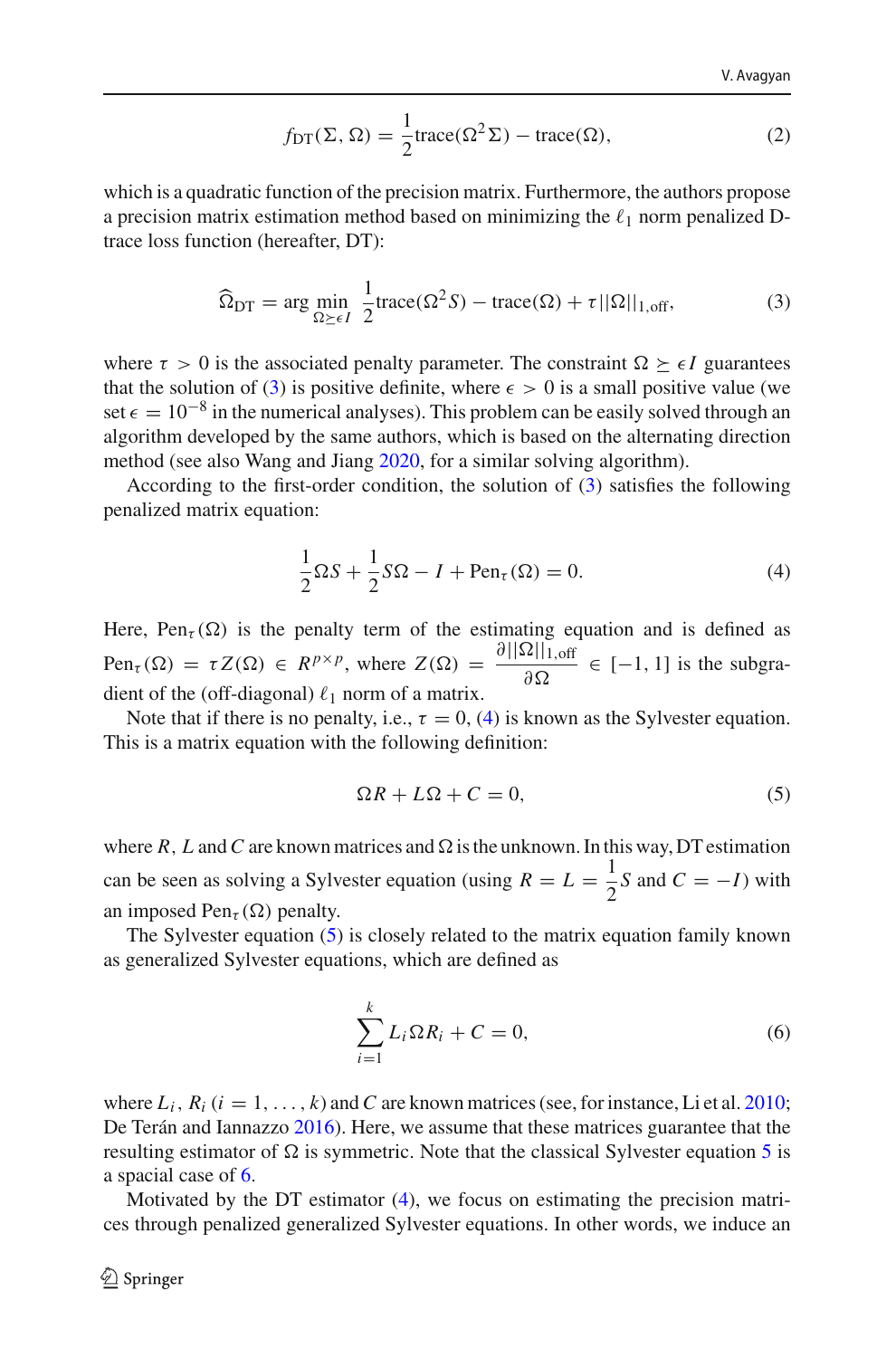additional penalty term in  $(6)$ , under the assumption of positive definiteness of the estimated precision matrix:

<span id="page-4-2"></span>
$$
\sum_{i=1}^{k} L_i \Omega R_i + C + \text{Pen}_{\lambda}(\Omega) = 0. \tag{7}
$$

Note that different choices of those matrices will lead to different equations. In this paper, we restrict ourselves with one special case, by setting  $L_1 = R_2 = I$ ,  $L_2 =$  $R_1 = \frac{1}{4}S, L_3 = R_3 =$  $\sqrt{2}$  $\frac{2}{2}S^{1/2}$  and  $C = -I$ . We demonstrate the estimation of the precision matrix using the following penalized matrix equation:

<span id="page-4-0"></span>
$$
\frac{1}{4}\Omega S + \frac{1}{4}S\Omega + \frac{2}{4}S^{1/2}\Omega S^{1/2} - I + \lambda Z(\Omega) = 0,
$$
\n(8)

where  $\lambda > 0$  is the penalty parameter and  $\Omega$  is required to be positive definite. The term  $Z(\Omega)$  is defined earlier. In contrast to [\(4\)](#page-3-1), the equation [\(8\)](#page-4-0) has an extra weighted component  $S^{1/2} \Omega S^{1/2}$ , which imposes additional balanced constraints on the estimand.We hypothesize that this may provide additional benefits on the estimated precision matrix. On the other hand, similar to [\(4\)](#page-3-1), when  $\lambda = 0$ , the solution of [\(8\)](#page-4-0) is *S*−1.

Notice that the solution of the penalized matrix equation [\(8\)](#page-4-0) is the minimizer of the following optimization problem:

<span id="page-4-1"></span>
$$
\min_{\Omega \ge \epsilon I} \frac{1}{4} \text{trace}(\Omega^2 S) + \frac{1}{4} \text{trace}(\mathcal{S}^{1/2} \Omega \mathcal{S}^{1/2} \Omega) - \text{trace}(\Omega) + \lambda ||\Omega||_{1, \text{off}}.
$$
 (9)

Again, the constraint  $\Omega \geq \epsilon I$  is added to guarantee the positive definiteness of  $\Omega$ . We call the proposed precision matrix estimator generalized D-trace estimator  $\widehat{\Omega}_{GDT}$ . Correspondingly, we define a new loss function as

$$
f_{\text{GDT}}(\Sigma, \Omega) = \frac{1}{4} \text{trace}(\Omega^2 \Sigma) + \frac{1}{4} \text{trace}(\Sigma^{1/2} \Omega \Sigma^{1/2} \Omega) - \text{trace}(\Omega), \qquad (10)
$$

which we call generalized D-trace loss function. Notice that because of the additional term trace( $\Sigma^{1/2} \Omega \Sigma^{1/2} \Omega$ ), the  $f_{GDT}$  function is no longer quadratic of  $\Omega$  (but rather "quasi-quadratic"). Nevertheless,  $f_{GDT}(\Sigma, \Omega)$  is a convex function of  $\Omega$  and has a unique minimizer at  $\Sigma^{-1}$  (see "Appendix A" for more details on the proposed loss function). Finally, in order to solve the optimization problem  $(9)$ , we use an algorithm based on the alternating direction method (see "Appendix B" for detailed description of the algorithm) similar to DT method.

The following remarks are in order. First, this paper does not aim at discussing the dominance of one loss function over the other one or which loss function should be used under different circumstances. Moreover, in this article, we discuss the advantages of employing penalized generalized Sylvester equation for estimating precision matrices by focusing on one particular case given in [\(8\)](#page-4-0). As mentioned earlier, different generalized Sylvester equations can be introduced based on different choices of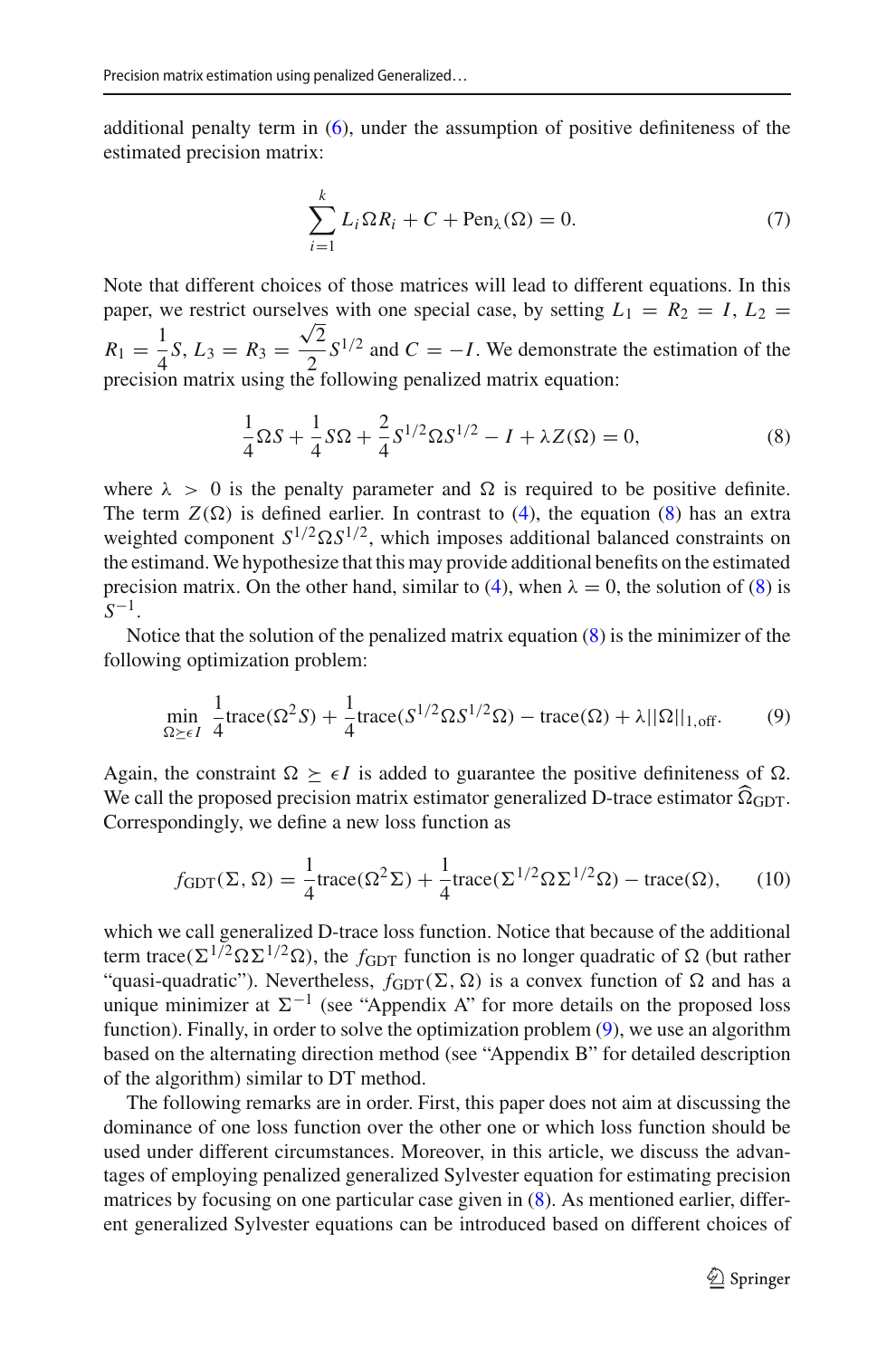$L_i$ ,  $R_i$  and  $C$  in [\(6\)](#page-3-3). Notice that these matrices should be selected properly in order to guarantee the symmetry of the esimtating function (i.e., left side of Eq. [\(7\)](#page-4-2)) and the corresponding precision matrix estimate. For example, in [\(8\)](#page-4-0), the symmetry of the estimating function is ensured. We leave the selection of those matrices for the optimal estimating equation [\(7\)](#page-4-2) for the future research. Second, in this article, we focus only on  $\ell_1$  norm penalized generalized Sylvester equation. We note that for instance, the adaptive (i.e., weighted)  $\ell_1$  norm penalization can also be employed in [\(8\)](#page-4-0) (see, for instance Avagyan et al[.](#page-15-0) [2018,](#page-15-0) for Adaptive  $\ell_1$  norm penalized D-trace loss minimization approach).

# <span id="page-5-0"></span>**3 Simulation analysis**

We demonstrate the numerical performance of the proposed approach based on simulated data generated using different models for the true precision matrix  $\Omega$  in terms of several statistical measures. In our study, we consider the most popular techniques for selecting the penalty parameters for the considered methods. We compare  $\hat{\Omega}_{GDT}$  with D-Trace estimator  $\Omega_{DT}$  (Zhang and Zo[u](#page-17-1) [2014](#page-17-1)), graphical Lasso estimator  $\Omega_{GLasso}$ (Banerjee et al[.](#page-16-11) [2006\)](#page-16-3) and CLIME estimator  $\hat{\Omega}_{CLIME}$  (Cai et al. [2011](#page-16-11)).

### <span id="page-5-1"></span>**3.1 Performance evaluation**

We generate multivariate normal random samples with zero mean and covariance matrix  $\Sigma = \Omega^{-1}$  for each model over 100 replications. We evaluate the quality of a precision matrix estimator based on popular statistical losses and sparsity pattern prediction measures, previously considered in the literature. In particular, we consider the Kullback–Leibler loss (KLL) or the entropy loss (see, for instance Yua[n](#page-16-23) [2010;](#page-16-23) Yin and L[i](#page-16-24) [2013](#page-16-24), etc.), the reverse Kullback–Leibler loss (RKLL) (see Avagya[n](#page-15-1) [2021](#page-15-1)), the relative trace error (RTE) and matrix losses (the Frobenius  $\ell_2$  norm, the spectral norm, and the matrix  $\ell_1$  norm) (see, for instance Cai et al[.](#page-16-11) [2011](#page-16-11); Zhang and Zo[u](#page-17-1) [2014](#page-17-1); van Wieringen and Peeter[s](#page-16-15) [2016,](#page-16-15) etc.) defined as

$$
\begin{aligned}\n\text{KLL}(\widehat{\Omega}, \Omega) &= \text{trace}(\Omega^{-1}\widehat{\Omega}) - \log \det(\Omega^{-1}\widehat{\Omega}) - p, \\
\text{RKLL}(\widehat{\Omega}, \Omega) &= \text{trace}(\Omega\widehat{\Omega}^{-1}) - \log \det(\Omega\widehat{\Omega}^{-1}) - p, \\
\text{RTE}(\widehat{\Omega}, \Omega) &= \left| 1 - \frac{\text{trace}(\widehat{\Omega})}{\text{trace}(\Omega)} \right| \\
\ell_2(\widehat{\Omega}, \Omega) &= ||\widehat{\Omega} - \Omega||_2, \\
\ell_{\text{sp}}(\widehat{\Omega}, \Omega) &= ||\widehat{\Omega} - \Omega||_{\text{sp}}, \\
\ell_1(\widehat{\Omega}, \Omega) &= ||\widehat{\Omega} - \Omega||_{\ell_1}.\n\end{aligned}
$$

Furthermore, we evaluate the selection of GGM (i.e., sparsity pattern prediction) based on specificity, sensitivity and Matthews correlation coefficient (Matthew[s](#page-16-25) [1975\)](#page-16-25) defined as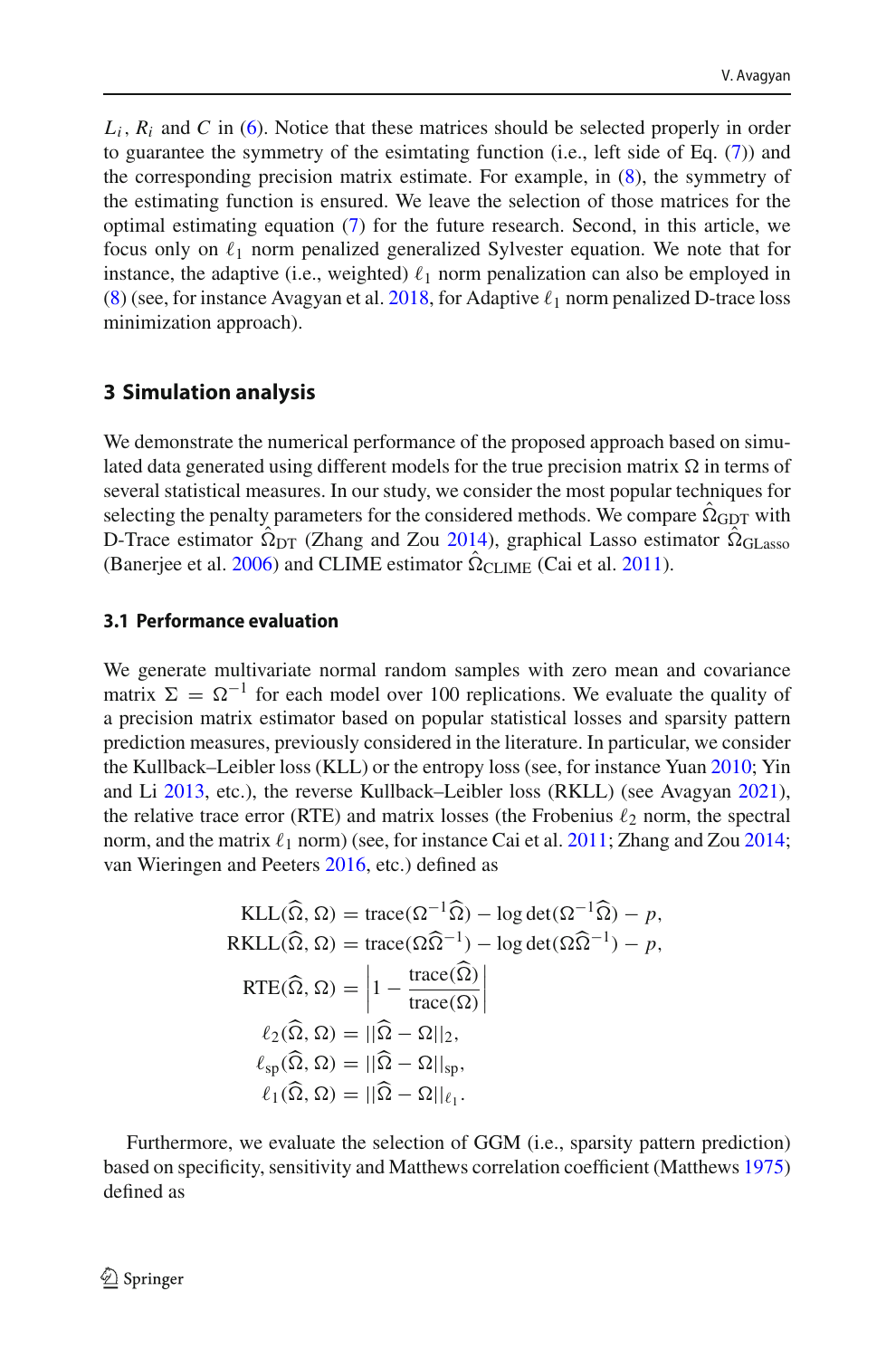$$
Specificity = \frac{TN}{TN + FP},
$$
\n
$$
Sensitivity = \frac{TP}{TP + FN},
$$
\n
$$
MCC = \frac{TP \times TN - FP \times FN}{\sqrt{(TP + FP)(TP + FN)(TN + FP)(TN + FN)}}.
$$

Here, TP is the number of true positives (i.e., correctly selected nonzero entries), TN is the number of true negatives (i.e., correctly selected zero entries), FP is the number of false positives (i.e., incorrectly selected nonzero entries), and FN is the number of false negatives (i.e., incorrectly selected zero entries). The MCC is popular approach in statistics for measuring the binary classifications: the closer the MCC to one is, the better the overall classification is (see Chicco and Jurma[n](#page-16-26) [2020](#page-16-26), for more details).

In this paper, we focus on both group of measures, i.e., statistical prediction and sparsity pattern selection. Usually, improving one measure may deteriorate the other one. Therefore, we aim at achieving a desirable performance in terms of both criteria, instead of focusing on either one. Moreover, this performance should remain consistent over different settings.

#### **3.2 Simulation study 1**

Our first simulation study is based on the following models.

- *Model* 1  $\omega_{ii} = 1$ ,  $\omega_{i,i-1} = \omega_{i-1,i} = 0.45$  and other values are 0 (prevously considered in Yuan and Li[n](#page-17-0) [2007,](#page-17-0) etc) friedman.
- *Model* 2  $\omega_{ii} = 1$ ,  $\omega_{i,i-1} = \omega_{i-1,i} = 0.5$ ,  $\omega_{i,i-2} = \omega_{i-2,i} = 0.35$  and other values are 0 (motivated by Kuismin et al[.](#page-16-16) [2017](#page-16-16))).
- *Model* 3 A block-diagonal matrix, with four equally sized blocks along the diag-onal[.](#page-16-11) Each block is defined as  $\omega_{ij} = 0.6|i-j|$  (prevously considered in Cai et al. [2011;](#page-16-11) Fan et al[.](#page-16-13) [2009,](#page-16-13) etc).
- *Model* 4 A random positive definite matrix, with approximately 50% of nonzero entries, generated using MATLAB command sprandsym. The matrix is further standardized to have unit diagonal.

We set  $n = 200$ ,  $p = 200$ , 400. For this study, we select the penalty parameters for the considered methods using Bayesian Information Criterion (BIC) (Yuan and Li[n](#page-17-0) [2007\)](#page-17-0).

#### **3.3 Simulation study 2**

Our second study is based on the following models previously considered in Zhang and Zo[u](#page-17-1) [\(2014](#page-17-1)).

- *Model* 5  $\omega_{i,i} = 1$ ,  $\omega_{i,j} = 0.2$  for  $1 \leq |i j| \leq 2$  and other values are 0.
- *Model* 6  $\omega_{i,i} = 1$ ,  $\omega_{i,i} = 0.2$  for  $1 \leq |i j| \leq 4$  and other values are 0.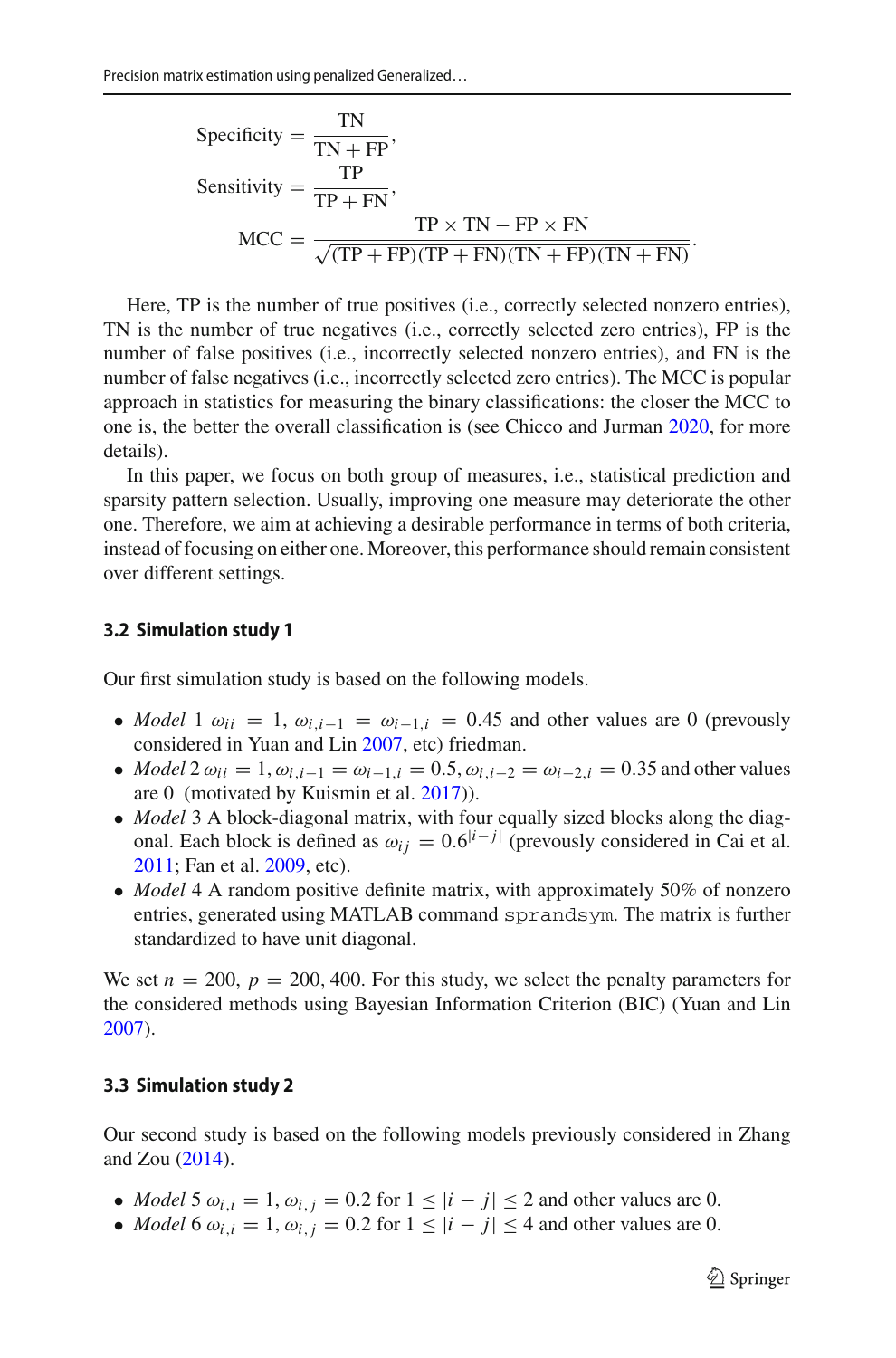• *Model* 7  $\omega_{i,i} = 1$ ,  $\omega_{i,i+1} = 0.2$  for mod(*i*,  $p^{1/2}$ )  $\neq 0$ ,  $\omega_{i,i+n^{1/2}} = 0.2$  and other values are 0. It is assumed that  $p^{1/2}$  is an integer.

In line with Zhang and Zo[u](#page-17-1) [\(2014](#page-17-1)), we set  $n = 400$ ,  $p = 500$  for models 5 and 6 and  $p = 484$  for model 7. For this study, we select the penalty parameters using fivefold cross-validation technique, consistent with the study of Zhang and Zo[u](#page-17-1) [\(2014](#page-17-1)).

## **3.4 Discussion of results**

Tables [1,](#page-7-0) [2,](#page-8-0) [3,](#page-8-1) [4,](#page-9-0) [5,](#page-9-1) [6,](#page-10-0) and [7](#page-10-1) report the averages (and standard deviations) of the measures over 100 replications. **Bold** letters indicate the best performance. First, we observe that GDT outperforms DT in terms of KLL, RKLL, RTE,  $\ell_2$  norm,  $\ell_{\rm sp}$  norm for all models, in terms of  $\ell_1$  norm for models 1, 2, 3, 4, in terms of Specificity for models 1, 2 (when  $p = 400$ ), 3 (when  $p = 200$ ), 4, 5, 6, 7, in terms of Sensitivity for models 3, 4, 5 and in terms of MCC for models 1, 2 (when *p* = 400), 3, 4, 5, 6, 7. Both GDT and DT provide similar Sensitivity for models 1 and 2. On the other hand, DT method performs better than GDT in terms of the matrix  $\ell_1$  norm for models 5, 6, 7, in terms of Specificity for models 2 (when  $p = 200$ ), 3 (when  $p = 400$ ), in terms of Sensitivity for models 6, 7 and in terms of MCC for model 2 (when  $p = 200$ ).

Comparing our proposed method with GLASSO and CLIME methods, we see that in general, GDT provides better results, especially in terms of the statistical losses. However, GLASSO provides the best overall results in terms of the KLL for models

|             | $\boldsymbol{p}$ | $\Omega_{\rm GDT}$ | $\Omega_{\mathrm{DT}}$ | $\Omega$ GLASSO | $\Omega_{CLIME}$ |
|-------------|------------------|--------------------|------------------------|-----------------|------------------|
| <b>KLL</b>  | 200              | 7.920 (0.411)      | 12.28 (0.973)          | 16.51 (0.893)   | 15.76 (0.665)    |
|             | 400              | 13.25(0.612)       | 33.86 (0.892)          | 37.26 (3.457)   | 33.12 (0.851)    |
| RKLL        | 200              | 6.895(0.345)       | 10.34(0.862)           | 21.20 (1.285)   | 15.28 (0.660)    |
|             | 400              | 11.99 (0.539)      | 29.02 (0.749)          | 48.42 (5.085)   | 30.82 (0.755)    |
| <b>RTE</b>  | 200              | 0.101(0.009)       | 0.156(0.012)           | 0.340(0.010)    | 0.235(0.007)     |
|             | 400              | 0.070(0.006)       | 0.207(0.005)           | 0.358(0.016)    | 0.232(0.005)     |
| $\ell$ 2    | 200              | 3.074(0.116)       | 3.905 (0.201)          | 6.620(0.173)    | 5.133 (0.114)    |
|             | 400              | 4.068(0.117)       | 6.775(0.107)           | 9.817 (0.392)   | 7.225 (0.098)    |
| $\ell_{sp}$ | 200              | 0.597(0.048)       | 0.662(0.043)           | 0.899(0.023)    | 0.786(0.038)     |
|             | 400              | 0.624(0.063)       | 0.765(0.032)           | 0.936(0.030)    | 0.786(0.025)     |
| $\ell_1$    | 200              | 0.759(0.058)       | 0.837(0.054)           | 1.060(0.034)    | 0.967(0.056)     |
|             | 400              | 0.796(0.077)       | 0.920(0.040)           | 1.108 (0.028)   | 0.983(0.046)     |
| Specificity | 200              | 0.992(0.001)       | 0.985(0.002)           | 0.984(0.003)    | 0.991(0.001)     |
|             | 400              | 0.999(0.001)       | 0.998(0.001)           | 0.991(0.002)    | 0.993(0.001)     |
| Sensitivity | 200              | 1(0)               | 1(0)                   | 1(0)            | 1(0)             |
|             | 400              | 1(0)               | 1(0)                   | 1(0)            | 1(0)             |
| MCC         | 200              | 0.805(0.012)       | 0.709(0.040)           | 0.695(0.029)    | 0.797(0.010)     |
|             | 400              | 0.924(0.007)       | 0.886(0.009)           | 0.683(0.053)    | 0.712(0.006)     |

<span id="page-7-0"></span>**Table 1** Average measures (with standard deviations) over 100 replications for Model 1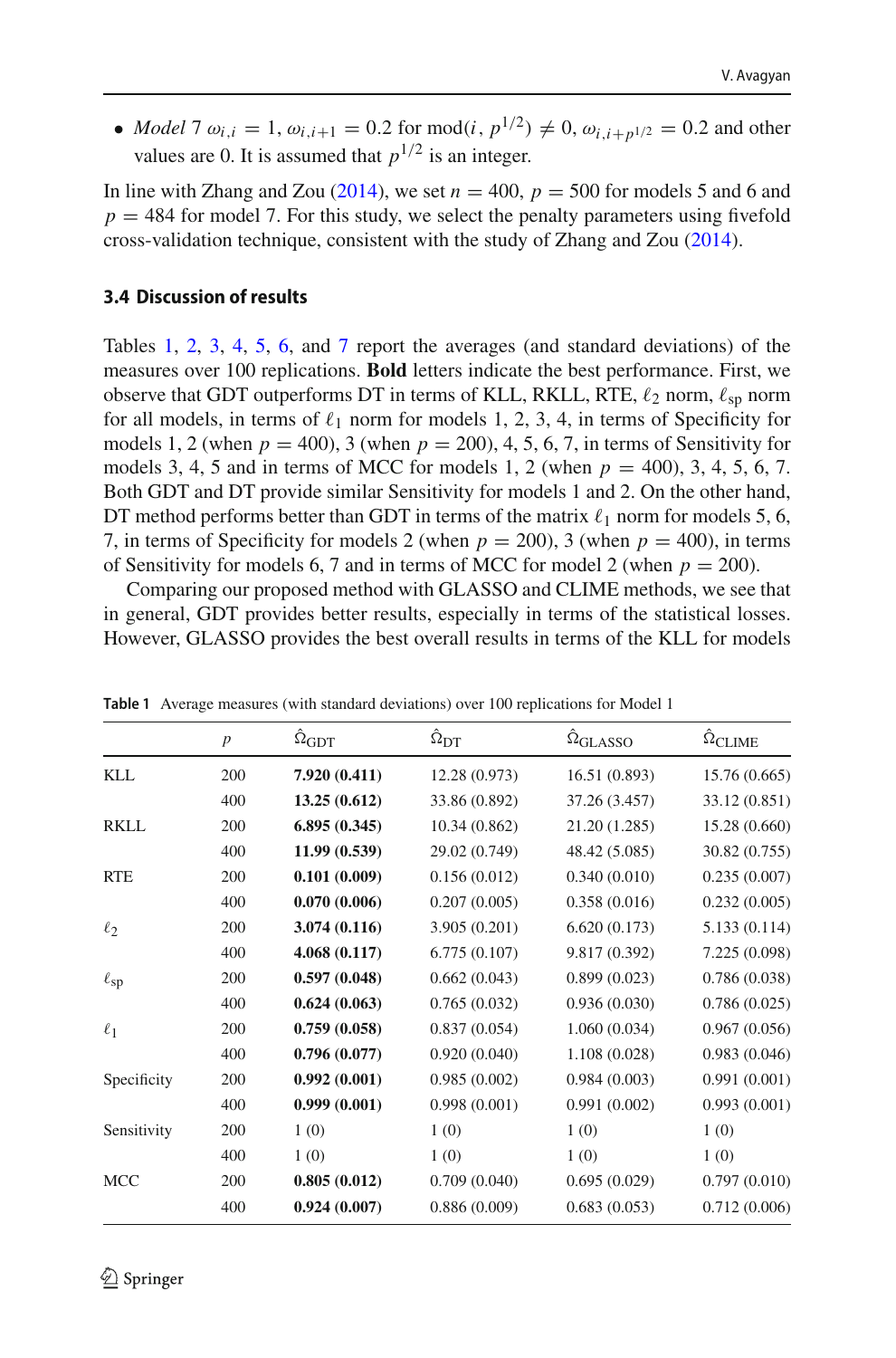|             | $\boldsymbol{p}$ | $\hat{\Omega}_{\text{GDT}}$ | $\hat{\Omega}_{\mathrm{DT}}$ | $\Omega$ GLASSO | $\hat{\Omega}_{CLIME}$ |
|-------------|------------------|-----------------------------|------------------------------|-----------------|------------------------|
| <b>KLL</b>  | 200              | 14.73 (2.060)               | 25.81 (0.760)                | 34.87 (2.476)   | 29.43 (0.943)          |
|             | 400              | 31.13 (1.034)               | 52.62 (1.077)                | 80.76 (4.053)   | 89.76 (1.222)          |
| <b>RKLL</b> | 200              | 13.35 (2.457)               | 27.37 (0.887)                | 62.74 (6.118)   | 31.47 (1.124)          |
|             | 400              | 28.87 (0.927)               | 54.83 (1.152)                | 152.3 (10.54)   | 128.2 (2.723)          |
| <b>RTE</b>  | 200              | 0.170(0.030)                | 0.310(0.006)                 | 0.471(0.013)    | 0.309(0.007)           |
|             | 400              | 0.180(0.006)                | 0.306(0.004)                 | 0.495(0.009)    | 0.424(0.003)           |
| $\ell_2$    | 200              | 5.557 (0.607)               | 8.552 (0.123)                | 11.85 (0.268)   | 8.911 (0.133)          |
|             | 400              | 8.157 (0.158)               | 12.04(0.111)                 | 17.55(0.253)    | 16.11 (0.088)          |
| $\ell_{sp}$ | 200              | 1.123(0.095)                | 1.495(0.043)                 | 1.943 (0.039)   | 1.592(0.055)           |
|             | 400              | 1.198(0.058)                | 1.506(0.033)                 | 2.025(0.024)    | 1.994(0.043)           |
| $\ell_1$    | 200              | 1.480(0.104)                | 1.759(0.063)                 | 2.176 (0.031)   | 2.005(0.091)           |
|             | 400              | 1.553(0.088)                | 1.796(0.052)                 | 2.257(0.030)    | 2.387(0.065)           |
| Specificity | 200              | 0.969(0.007)                | 0.985(0.001)                 | 0.963(0.007)    | 0.976(0.001)           |
|             | 400              | 0.993(0.001)                | 0.989(0.001)                 | 0.982(0.003)    | 0.994(0.001)           |
| Sensitivity | 200              | 1(0)                        | 1(0)                         | 0.998(0.002)    | 0.997(0.002)           |
|             | 400              | 1(0)                        | 1(0)                         | 0.996(0.003)    | 0.960(0.006)           |
| MCC         | 200              | 0.669(0.055)                | 0.789(0.008)                 | 0.630(0.039)    | 0.705(0.007)           |
|             | 400              | 0.794(0.006)                | 0.720(0.006)                 | 0.638(0.033)    | 0.797(0.005)           |

<span id="page-8-0"></span>**Table 2** Average measures (with standard deviations) over 100 replications for Model 2

<span id="page-8-1"></span>**Table 3** Average measures (with standard deviations) over 100 replications for Model 3

|                 | $\boldsymbol{p}$ | $\Omega_{\rm GDT}$ | $\Omega_{\mathrm{DT}}$ | $\Omega$ GLASSO | $\Omega$ CLIME |
|-----------------|------------------|--------------------|------------------------|-----------------|----------------|
| <b>KLL</b>      | 200              | 19.72 (0.344)      | 21.78 (0.352)          | 30.21 (0.394)   | 22.13 (0.357)  |
|                 | 400              | 43.41 (2.509)      | 52.62 (0.604)          | 61.35 (1.067)   | 52.21 (0.601)  |
| RKLL            | 200              | 31.44 (0.760)      | 37.35 (0.847)          | 66.69 (0.955)   | 42.71 (0.996)  |
|                 | 400              | 68.82 (7.742)      | 98.66 (1.532)          | 136.2(3.114)    | 111.7 (1.859)  |
| <b>RTE</b>      | 200              | 0.298(0.007)       | 0.332(0.006)           | 0.452(0.004)    | 0.375(0.006)   |
|                 | 400              | 0.299(0.026)       | 0.374(0.004)           | 0.456(0.004)    | 0.428(0.004)   |
| $\ell$ 2        | 200              | 12.02(0.085)       | 12.64 (0.075)          | 14.41 (0.037)   | 13.06 (0.070)  |
|                 | 400              | 17.32(0.695)       | 19.19 (0.067)          | 20.59 (0.082)   | 19.76 (0.066)  |
| $\ell_{\rm sp}$ | 200              | 2.817(0.021)       | 2.913(0.017)           | 3.182(0.010)    | 2.995(0.018)   |
|                 | 400              | 2.870(0.085)       | 3.074(0.011)           | 3.219(0.011)    | 3.146(0.014)   |
| $\ell_1$        | 200              | 3.157(0.044)       | 3.193(0.035)           | 3.373 (0.023)   | 3.321 (0.043)  |
|                 | 400              | 3.236(0.071)       | 3.310 (0.033)          | 3.418 (0.028)   | 3.420 (0.035)  |
| Specificity     | 200              | 0.994(0.001)       | 0.993(0.001)           | 0.995(0.001)    | 0.989(0.001)   |
|                 | 400              | 0.998(0.002)       | 0.999(0.001)           | 0.995(0.001)    | 0.996(0.001)   |
| Sensitivity     | 200              | 0.082(0.002)       | 0.081(0.002)           | 0.064(0.001)    | 0.094(0.002)   |
|                 | 400              | 0.035(0.005)       | 0.032(0.001)           | 0.035(0.001)    | 0.039(0.001)   |
| MCC             | 200              | 0.214(0.005)       | 0.203(0.005)           | 0.185(0.004)    | 0.203(0.006)   |
|                 | 400              | 0.148(0.004)       | 0.145(0.002)           | 0.117(0.004)    | 0.140(0.002)   |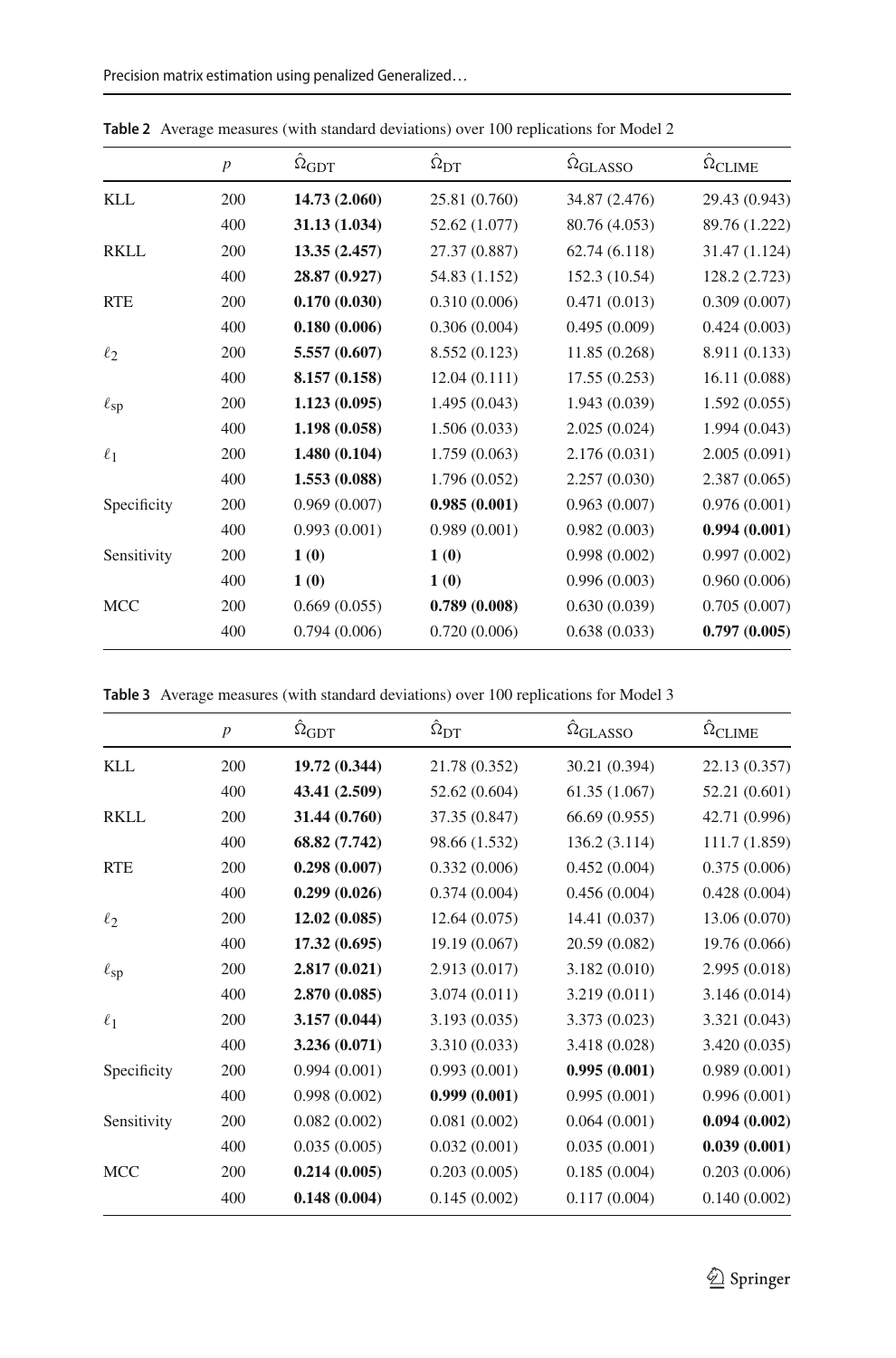|             | $\boldsymbol{p}$ | $\hat{\Omega}_{\text{GDT}}$ | $\hat{\Omega}_{\mathrm{DT}}$ | $\hat{\Omega}_{\text{GLASSO}}$ | $\hat{\Omega}_{CLIME}$ |
|-------------|------------------|-----------------------------|------------------------------|--------------------------------|------------------------|
| <b>KLL</b>  | 200              | 60.04 (0.783)               | 75.71 (3.654)                | 85.35 (2.673)                  | 140.8 (3.190)          |
|             | 400              | 152.6 (1.330)               | 176.9 (1.193)                | 213.3 (4.170)                  | 343.1 (4.437)          |
| <b>RKLL</b> | 200              | 175.1 (5.016)               | 251.1 (30.43)                | 338.5 (21.70)                  | 631.1 (27.20)          |
|             | 400              | 563.5(13.8)                 | 653.5 (9.220)                | 997.2 (39.07)                  | 2226 (83.42)           |
| <b>RTE</b>  | 200              | 0.412(0.006)                | 0.519(0.020)                 | 0.631(0.006)                   | 0.648(0.005)           |
|             | 400              | 0.388(0.005)                | 0.568(0.003)                 | 0.688(0.004)                   | 0.740(0.003)           |
| $\ell$ 2    | 200              | 15.01 (0.059)               | 16.25(0.318)                 | 17.67 (0.100)                  | 17.90 (0.069)          |
|             | 400              | 22.85 (0.067)               | 24.29 (0.036)                | 26.25 (0.077)                  | 26.93 (0.034)          |
| $\ell_{sp}$ | 200              | 5.249 (0.024)               | 5.367(0.043)                 | 5.380 (0.013)                  | 5.479 (0.013)          |
|             | 400              | 4.821(0.021)                | 4.879 (0.014)                | 4.935 (0.009)                  | 5.003(0.010)           |
| $\ell_1$    | 200              | 9.902(0.072)                | 10.09(0.092)                 | 10.17 (0.036)                  | 10.34(0.047)           |
|             | 400              | 11.94 (0.076)               | 12.01 (0.048)                | 12.07 (0.020)                  | 12.11(0.025)           |
| Specificity | 200              | 0.965(0.002)                | 0.961(0.010)                 | 0.967(0.005)                   | 0.997(0.001)           |
|             | 400              | 0.977(0.001)                | 0.977(0.001)                 | 0.984(0.002)                   | 0.999(0.001)           |
| Sensitivity | 200              | 0.123(0.002)                | 0.116(0.015)                 | 0.149(0.011)                   | 0.044(0.001)           |
|             | 400              | 0.057(0.001)                | 0.056(0.001)                 | 0.068(0.004)                   | 0.015(0.001)           |
| MCC         | 200              | 0.165(0.006)                | 0.146(0.006)                 | 0.203(0.006)                   | 0.139(0.004)           |
|             | 400              | 0.087(0.003)                | 0.085(0.003)                 | 0.130(0.004)                   | 0.081(0.002)           |
|             |                  |                             |                              |                                |                        |

<span id="page-9-0"></span>**Table 4** Average measures (with standard deviations) over 100 replications for Model 4

<span id="page-9-1"></span>**Table 5** Average measures (with standard deviations) over 100 replications for Model 5

|             | $\Omega$ GDT  | $\Omega_{\mathrm{DT}}$ | $\Omega$ GLASSO | $\Omega$ CLIME<br>25.99 (0.329) |  |
|-------------|---------------|------------------------|-----------------|---------------------------------|--|
| KLL         | 19.62(0.451)  | 20.52 (0.388)          | 20.88 (0.295)   |                                 |  |
| <b>RKLL</b> | 19.96 (0.459) | 21.49 (0.410)          | 23.34 (0.321)   | 34.92 (0.540)                   |  |
| <b>RTE</b>  | 0.045(0.003)  | 0.061(0.003)           | 0.094(0.003)    | 0.185(0.003)                    |  |
| $\ell_2$    | 6.640(0.074)  | 6.966(0.062)           | 7.223(0.043)    | 8.645 (0.050)                   |  |
| $\ell_{sp}$ | 0.724(0.023)  | 0.745(0.018)           | 0.759(0.012)    | 0.917(0.014)                    |  |
| $\ell_1$    | 1.158(0.061)  | 1.106(0.040)           | 1.401(0.061)    | 1.129(0.025)                    |  |
| Specificity | 0.984(0.001)  | 0.983(0.001)           | 0.963(0.001)    | 0.995(0.001)                    |  |
| Sensitivity | 0.912(0.008)  | 0.911(0.009)           | 0.919(0.007)    | 0.793(0.010)                    |  |
| MCC         | 0.570(0.006)  | 0.555(0.006)           | 0.419(0.005)    | 0.707(0.008)                    |  |

6, 7, in terms of Specificity for models 3 (when  $p = 200$ ), 4, in terms of sensitivity for models 4, 5, 6, 7 and in terms of MCC for model 4. In addition, we observe that CLIME estimator provides the best overall results in terms of specificity for models 2 (when  $p = 400$ , 4, 5, 6, 7, in terms of sensitivity for model 3 and in terms of MCC for models 2 (when  $p = 400$ ), 5, 6, 7. Note that these results are not surprising because GLASSO provides more dense solutions (thus, higher sensitivity but lower specificity), whereas CLIME provides more sparse solutions (thus, higher specificity but lower sensitivity), in general. This can be observed on the recorded numbers of nonzero entries of these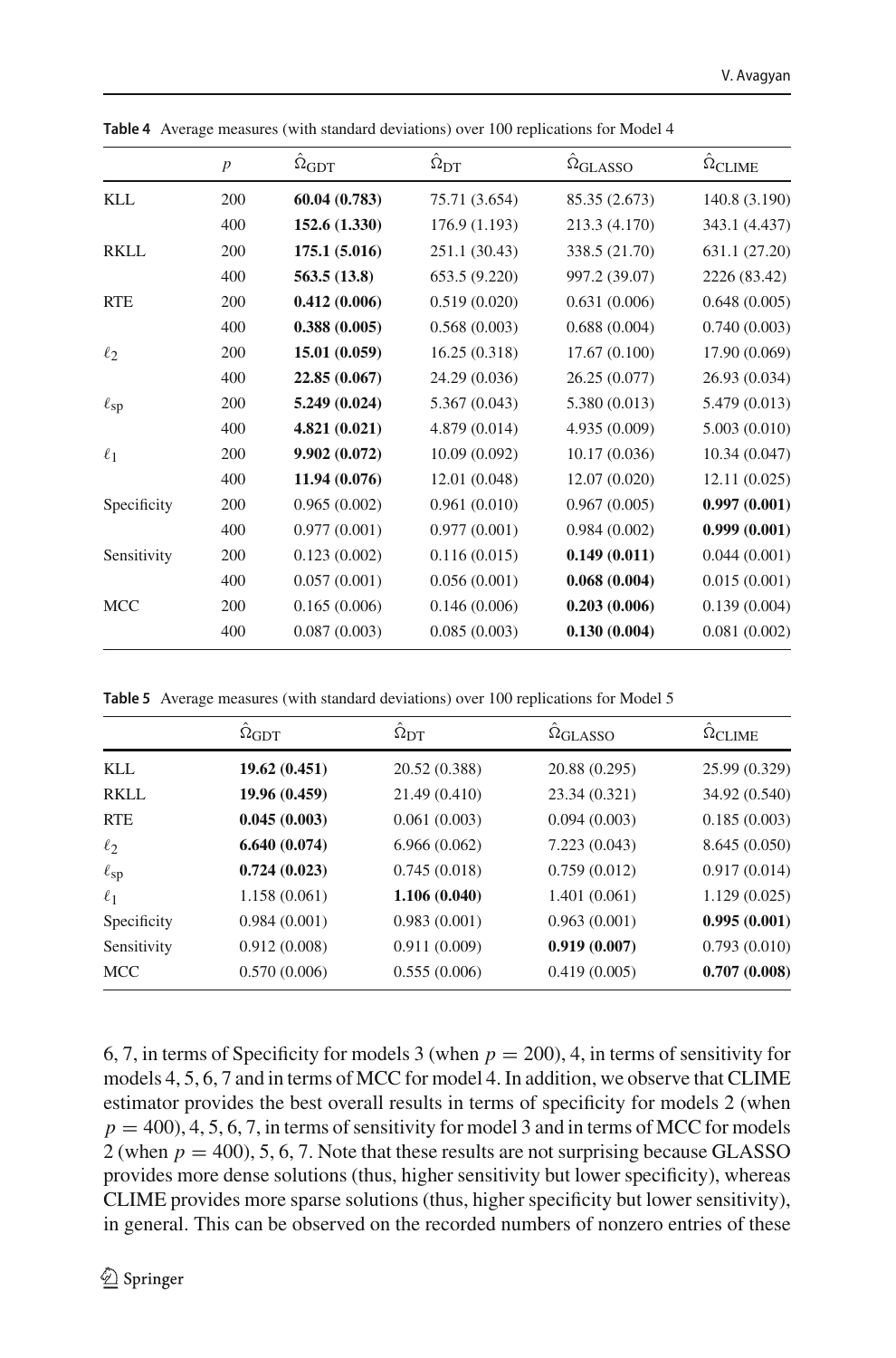|             | $\Omega_{\rm GDT}$ | $\Omega_{\mathrm{DT}}$ | $\Omega$ GLASSO | $\Omega$ CLIME |
|-------------|--------------------|------------------------|-----------------|----------------|
| KLL         | 36.74 (0.417)      | 37.30 (0.375)          | 35.80 (0.307)   | 46.72 (0.347)  |
| <b>RKLL</b> | 45.20 (0.520)      | 47.36 (0.483)          | 47.52 (0.429)   | 78.13 (0.843)  |
| <b>RTE</b>  | 0.119(0.003)       | 0.133(0.003)           | 0.154(0.002)    | 0.269(0.003)   |
| $\ell_2$    | 11.20(0.046)       | 11.48 (0.040)          | 11.42(0.035)    | 13.39 (0.039)  |
| $\ell_{sp}$ | 1.520(0.016)       | 1.560(0.013)           | 1.544(0.008)    | 1.800(0.008)   |
| $\ell_1$    | 1.975 (0.048)      | 1.947(0.039)           | 2.372(0.059)    | 1.995(0.020)   |
| Specificity | 0.983(0.001)       | 0.982(0.001)           | 0.945(0.001)    | 0.998(0.001)   |
| Sensitivity | 0.672(0.007)       | 0.675(0.007)           | 0.736(0.007)    | 0.439(0.008)   |
| <b>MCC</b>  | 0.521(0.006)       | 0.511(0.005)           | 0.360(0.004)    | 0.580(0.007)   |

<span id="page-10-0"></span>**Table 6** Average measures (with standard deviations) over 100 replications for Model 6

<span id="page-10-1"></span>**Table 7** Average measures (with standard deviations) over 100 replications for Model 7

|             | $\Omega_{\rm GDT}$ | $\Omega_{\mathrm{DT}}$ | $\Omega$ GLASSO | $\Omega$ CLIME<br>31.35 (0.533) |  |
|-------------|--------------------|------------------------|-----------------|---------------------------------|--|
| KLL         | 16.37(0.431)       | 19.18 (0.415)          | 15.34(0.347)    |                                 |  |
| <b>RKLL</b> | 14.15(0.362)       | 16.15(0.337)           | 15.48 (0.327)   | 35.02 (0.668)                   |  |
| <b>RTE</b>  | 0.035(0.003)       | 0.058(0.003)           | 0.093(0.003)    | 0.217(0.003)                    |  |
| $\ell_2$    | 4.577(0.064)       | 4.910 (0.059)          | 4.984(0.053)    | 7.717 (0.064)                   |  |
| $\ell_{sp}$ | 0.506(0.022)       | 0.540(0.018)           | 0.551(0.011)    | 0.801(0.012)                    |  |
| $\ell_1$    | 0.927(0.055)       | 0.926(0.037)           | 1.295(0.065)    | 1.030(0.032)                    |  |
| Specificity | 0.983(0.001)       | 0.980(0.001)           | 0.949(0.001)    | 0.999(0.001)                    |  |
| Sensitivity | 0.994(0.002)       | 0.995(0.002)           | 0.999(0.001)    | 0.957(0.006)                    |  |
| <b>MCC</b>  | 0.602(0.004)       | 0.573(0.004)           | 0.393(0.003)    | 0.933(0.005)                    |  |

estimators applied on a real dataset (see Fig. [1\)](#page-11-1). Moreover, the results indicate that good performance of GLASSO and CLIME in terms of GGM selection usually leads to deteriorated performances of matrix prediction (i.e., statistical losses).

In sum, the proposed GDT estimator in general provides better performance than DT, GLASSO, CLIME methods for most of the models in terms of most statistical losses and GGM prediction measures. Moreover, GDT shows a better trade-off between the matrix prediction and sparsity pattern identification, i.e., the outperformance in terms of one criterion does not diminish the other one.

In addition, we conduct a study with smaller off-diagonal nonzero entries in models 1-3 (not provided). The results support our discussion above (i.e., the comparison of the considered methods remains roughly the same) and shows the robustness of our simulation study.

In "Appendix A," we briefly discuss the required theoretical assumption for the model selection, called the irrepresentability condition. Although we do not discuss theoretical properties of the considered method, we provide a simple numerical example (previously used in the literature) where the irrepresentability condition holds for the GDT estimator, but it fails for the DT estimator.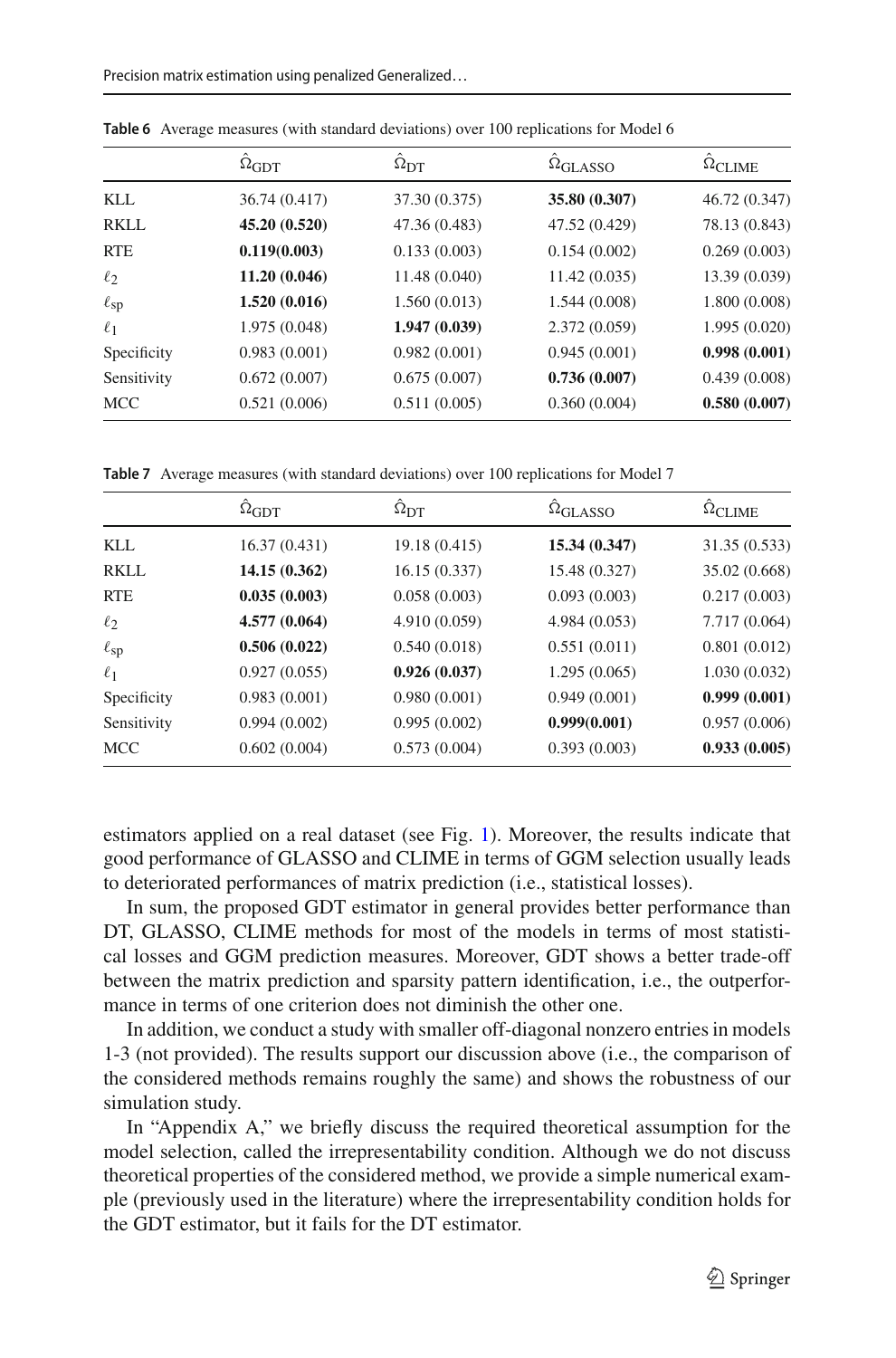

<span id="page-11-1"></span>**Fig. 1** Number of nonzero entries of the estimated precision matrix for different methods over 100 replications

## <span id="page-11-0"></span>**4 Real data analysis**

In this section, we demonstrate the performance of the considered methods on an empirical analysis. We focus on classifying breast cancer patients with pathological complete response (PCR) and patients with residual disease (RD). This is an important problem because the PCR condition after the treatment (e.g., chemotherapy) may potentially lead to a cancer-free life (Kuerer et al[.](#page-16-27) [1999\)](#page-16-27). We use a dataset (available at [http://bioinformatics.mdanderson.org/pubdata.html\)](http://bioinformatics.mdanderson.org/pubdata.html) which contains 22283 gene expression levels of 133 patients (subjects) with breast cancer. Among these, 34 patients have PCR and 99 patients have RD.

Following Cai et al[.](#page-16-11) [\(2011\)](#page-16-11), we randomly divide the data into a training set and a testing set with sizes 112 and 21, respectively. The testing set consists of five subjects with PCR and 16 subjects with RD. The training set contains the remaining subjects. Next, we apply two sample t test between the two groups using the training set, and we select the most significant 150 genes with the smallest p-values. Using only the selected genes, we estimated the precision matrix  $\Omega$  using the training set. For the sake of computational time, the penalty parameters are selected using the BIC technique. Finally, the estimated precision matrix is used in the linear discriminant analysis (LDA) score  $\delta_t(Y) = Y^T \widehat{\Omega} \widehat{\mu}_t - \frac{1}{2} \widehat{\mu}_t^T \widehat{\Omega} \widehat{\mu}_t$ ,  $t = 1$  for PCR and  $t = 2$  for RD. Here,  $\widehat{\mu}_t = \frac{1}{n_t}$  $\sum$  $i \in class_t$  *x<sub>i</sub>* is the within group average calculated using the training set. We use  $\delta_t(Y)$  to classify the subject *Y* from the testing set. The classification rule is  $\hat{t} = \arg \max_t \delta_t(Y)$ . We repeat this process 100 times.

In order to measure the overall classification accuracy, we use MCC defined earlier in Sect. [3.1.](#page-5-1) We consider TP and TN as the number of correctly predicted PCR and RD, respectively, and FP and FN as the number of wrongly predicted PCR and RD,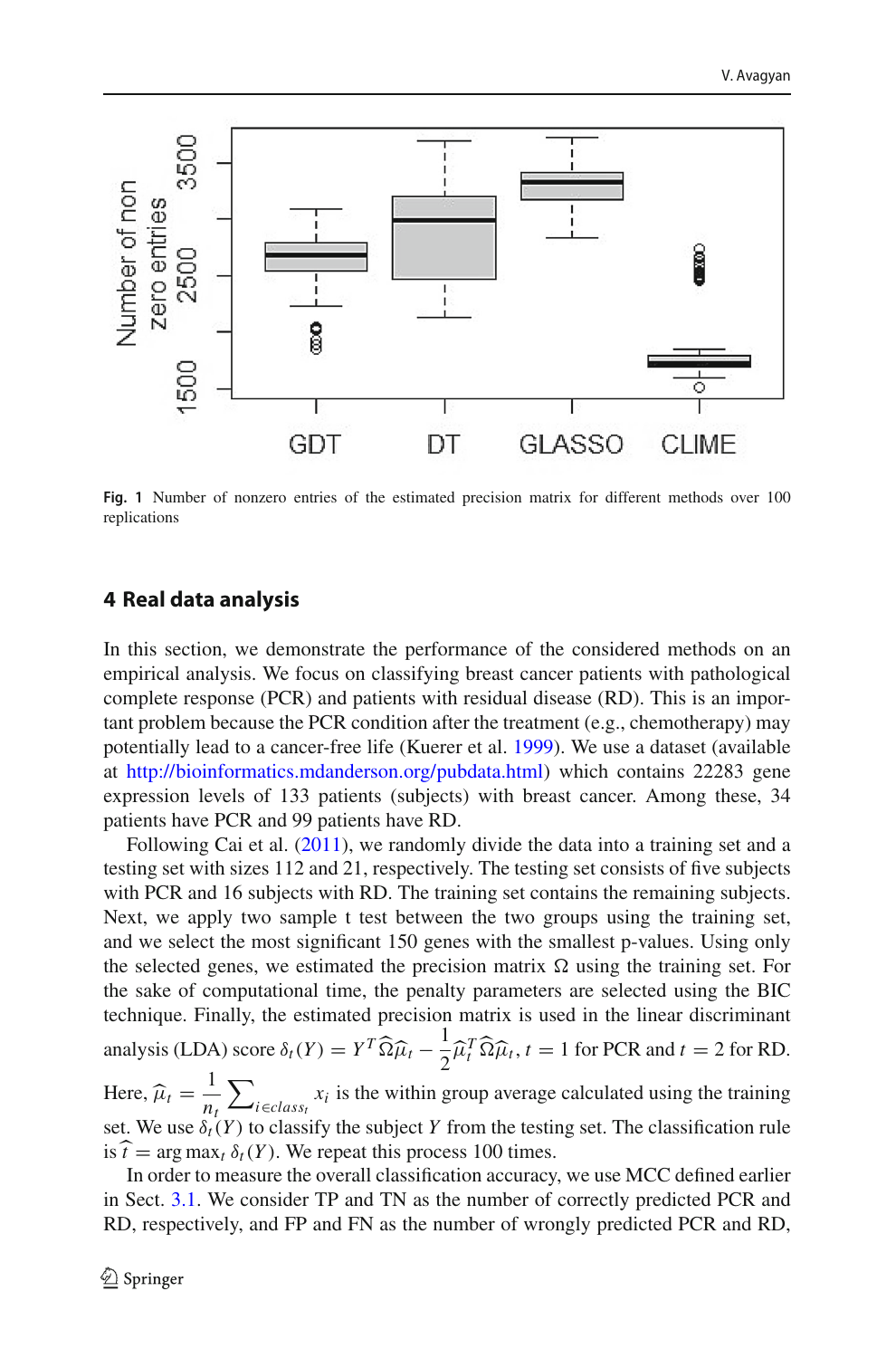respectively. Our calculation shows that the average MCC over 100 replications obtained using GDT is 0.445, whereas for DT, GLASSO, and CLIME, the average MCC values over 100 replications are 0.422, 0.338 and 0.406, respectively. This indicates that GDT provides better overall classification of the subjects with PCR condition compared to the other considered methods. In addition, we record the number of non-zero entries of the estimated precision matrix over 100 replications. Figure [1](#page-11-1) shows that CLIME produces the sparsest precision matrix. On the other hand, our proposed GDT approach produces less nonzero entries on average than DT and GLASSO methods.

# <span id="page-12-0"></span>**5 Conclusions**

The current research presents a new method for estimating high-dimensional precision matrices. The proposed method is based on the  $\ell_1$  norm penalization of a new generalized D-trace loss function. Our introduced loss function is motivated by the D-trace loss. We show that D-trace loss function is based on the Sylvester equation, whereas our proposed loss function is constructed through the generalized Sylvester equations. In this article, we restrict ourselves with only one particular penalized equation, although different other possible versions can be proposed. Selecting the optimal equation and the corresponding loss function is an open question. We consider this as one of the future research direction. We provide an extensive numerical analysis using simulated data. Our study is based on several statistical measures and settings, including those previously used in the literature. The proposed method performs favorably compared to other estimators in the literature. Moreover, we demonstrate a better performance of our proposed method in an empirical application of breast cancer patient classification using linear discriminant analysis.

**Supplementary Information** The online version contains supplementary material available at [https://doi.](https://doi.org/10.1007/s11749-022-00807-0) [org/10.1007/s11749-022-00807-0.](https://doi.org/10.1007/s11749-022-00807-0)

**Acknowledgements** The author would like to thank the Editor, the Associate Editor, and two anonymous referees for their helpful comments that led to an improvement of this article.

**Open Access** This article is licensed under a Creative Commons Attribution 4.0 International License, which permits use, sharing, adaptation, distribution and reproduction in any medium or format, as long as you give appropriate credit to the original author(s) and the source, provide a link to the Creative Commons licence, and indicate if changes were made. The images or other third party material in this article are included in the article's Creative Commons licence, unless indicated otherwise in a credit line to the material. If material is not included in the article's Creative Commons licence and your intended use is not permitted by statutory regulation or exceeds the permitted use, you will need to obtain permission directly from the copyright holder. To view a copy of this licence, visit [http://creativecommons.org/licenses/by/4.0/.](http://creativecommons.org/licenses/by/4.0/)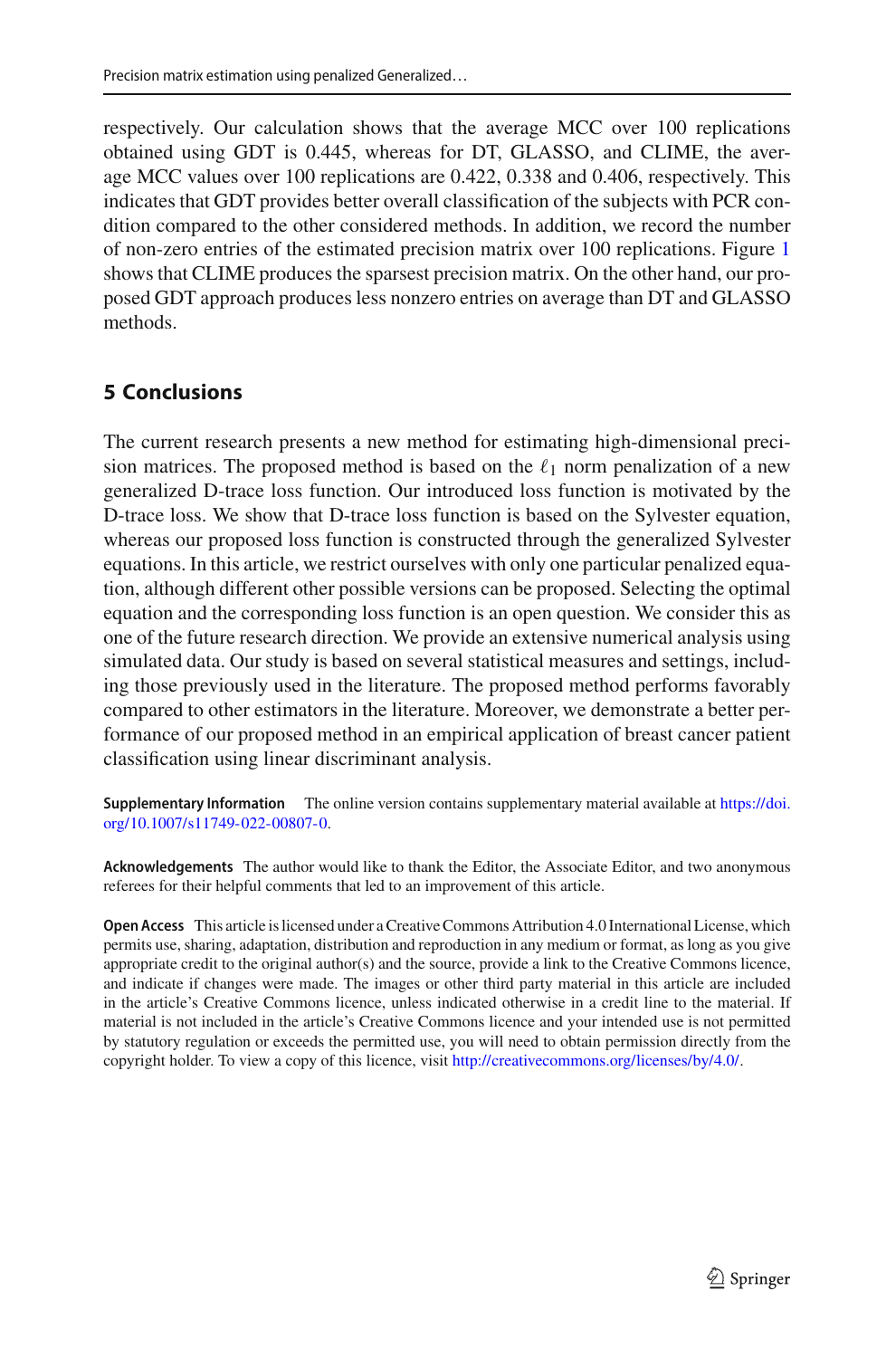# **Appendix A: Technical details**

In this appendix, we confirm the properties of the GDT loss function. First, we show that  $f_{GDT}(\Sigma, \Omega)$  is a convex function of  $\Omega$ . We have the following:

$$
f_{\text{GDT}}(\Omega_1, \Sigma) + f_{\text{GDT}}(\Omega_2, \Sigma) - 2f_{\text{GDT}}\left(\frac{\Omega_1 + \Omega_2}{2}, \Sigma\right)
$$
  
=  $\frac{1}{8}$ trace $((\Omega_1 - \Omega_2)^2 \Sigma) + \frac{1}{8}$ trace $((\Omega_1 - \Omega_2) \Sigma^{1/2} (\Omega_1 - \Omega_2) \Sigma^{1/2}),$ 

which is nonnegative, given that for any symmetric matrix *A* and a positive definite matrix  $B > 0$ , the product  $ABA$  is positive semidefinite. This confirms the convexity of *f*<sub>GDT</sub>. Next, we show that *f*<sub>GDT</sub> has a unique minimizer at  $\Sigma^{-1}$ . We check the sign of the Hessian matrix of  $f_{GDT}$ :

$$
\Gamma_{\text{GDT}}(\Sigma) = \frac{\partial^2 f_{\text{GDT}}}{\partial \Omega^2} = \frac{\Sigma \otimes I + I \otimes \Sigma + 2\Sigma^{1/2} \otimes \Sigma^{1/2}}{4},
$$

where  $\otimes$  is the Kronecker product. For  $\Sigma > 0$ , the Hessian matrix is always positive definite. Finally, we have

$$
\frac{\partial f_{\text{GDT}}}{\partial \Omega} = \frac{\Sigma \Omega + \Omega \Sigma + 2 \Sigma^{1/2} \Omega \Sigma^{1/2}}{4} - I.
$$

By setting the first-order derivative to 0, we can see that the minimum of  $f_{GDT}$  occurs at  $\Sigma^{-1}$ .

Note that the Hessian matrix corresponding to the DT loss function [\(3\)](#page-3-0) is defined as

$$
\Gamma_{\text{DT}}(\Sigma) = \frac{\partial^2 f_{\text{DT}}}{\partial \Omega^2} = \frac{\Sigma \otimes I + I \otimes \Sigma}{2}.
$$

In general, the Hessian matrix has an important role for the model selection consistency. More specifically, it is assumed that  $\max_{e \in S^c} ||\Gamma_{e,S} (\Gamma_{S,S})^{-1}||_1 < 1$ , which is known as the irrepresentability condition. Here, we denote  $\Gamma$  as the value of the Hessian matrix at the true (unknown) covariance matrix (e.g., in case of DT estimator,  $\Gamma = \Gamma_{DT}(\Sigma)$ ). Next,  $S = \{(i, j) | \omega_{ij} \neq 0, \}$  is the set of nonzero entries (i.e., support) and  $S^c$  is its complement. We define  $\Gamma_{S_1 S_2}$  as a sub-matrix of  $\Gamma \in R^{p^2 \times p^2}$  with rows and columns indexing the subsets  $S_1, S_2 \in \{1, \ldots, p\} \times \{1, \ldots, p\}.$ 

In this article, we do not provide theoretical properties for our proposed estimator. However, we suppose that in order to establish the model selection consistency of GDT estimator a similar irrepresentability condition would be required based on  $\Gamma_{GDT}(\Sigma)$ . In general, irrepresentability conditions are difficult to compare theoretically, i.e., show that a condition for one method is always weaker or stronger than the that for another method for a certain class of precision matrices. This remains an open question, and we plan to study this problem in separate paper. Nevertheless,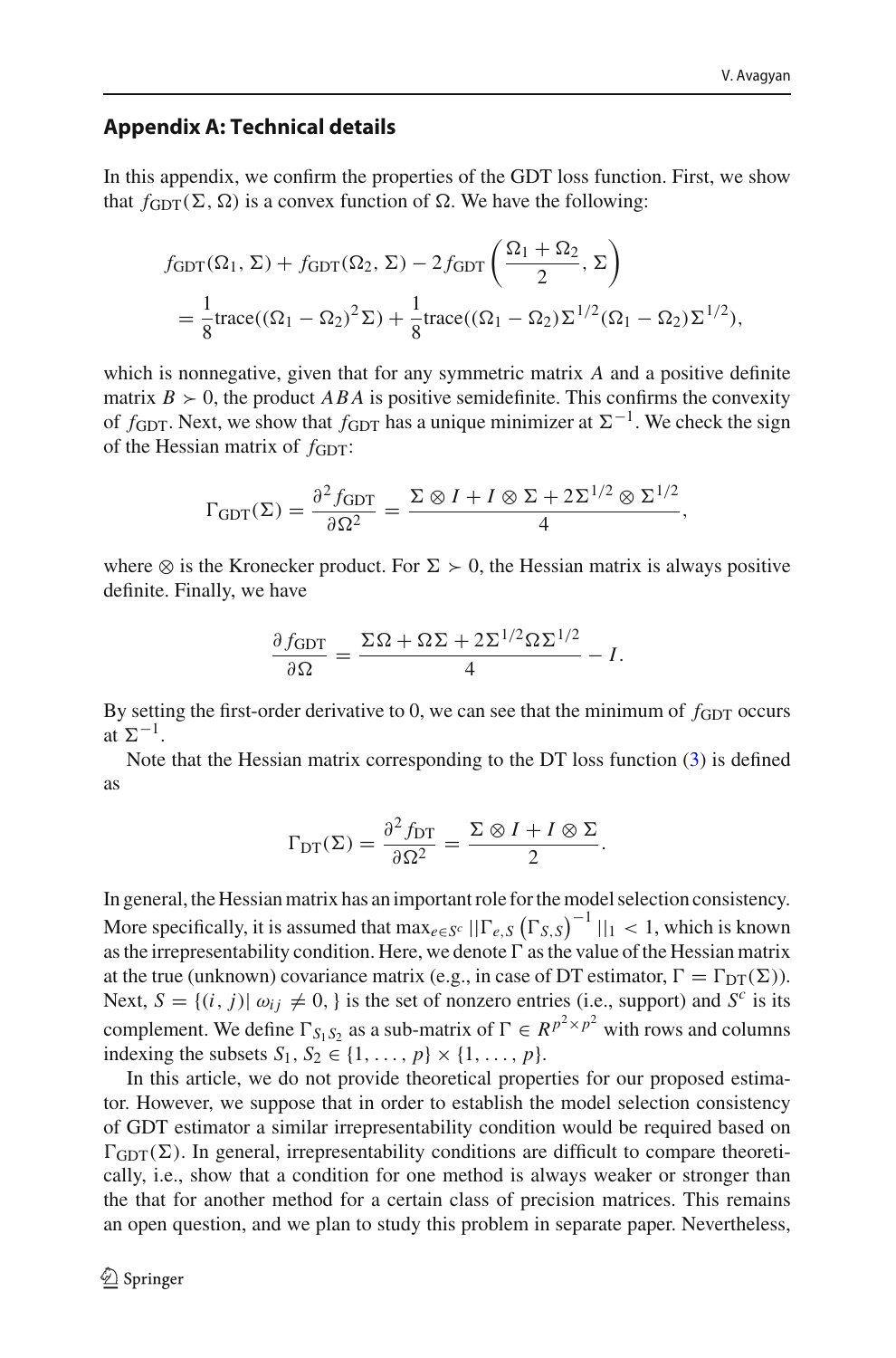we compare the irrepresentability conditions of DT and GDT estimators on a simple example, previously used by Ravikumar et al[.](#page-16-7) [\(2011](#page-16-7)) and Zhang and Zo[u](#page-17-1) [\(2014\)](#page-17-1).

Consider  $\Omega = [\omega_{ii}]_{1 \le i, j \le 4} \in R^{4 \times 4}$ , with  $\omega_{11} = 1$ ,  $\omega_{14} = \omega_{41} = 2c^2$ ,  $\omega_{23} =$  $\omega_{32} = 0$  and  $\omega_{ij} = c$  otherwise, where we assume that the values of *c* guarantee the positive definiteness of the matrix. It can be checked that for DT estimator, the irrepresentability condition holds for  $|c| \leq 0.315$ . On the other hand, the irrepresentability condition based on  $\Gamma = \Gamma_{GDT}(\Sigma)$  holds for  $|c| \leq 0.335$ , which shows that for  $c \in (0.315, 0.335]$  the irrepresentability condition holds for GDT estimator, but it fails for DT estimator.

# **Appendix B: Algorithm**

In this section, we describe an algorithm for obtaining the proposed estimator based on the alternating direction method. We modify the optimization problem [\(9\)](#page-4-1) for matrices  $\Omega_0$  and  $\Omega_1$ :

$$
\widehat{\Omega}_{\text{GDT}} = \arg \min_{\Omega_1 \succ \epsilon I} \frac{1}{4} \text{trace}(\Omega^2 S) + \frac{1}{4} \text{trace}(\Omega S^{1/2} \Omega S^{1/2}) - \text{trace}(\Omega) + \lambda ||\Omega_0||_{1, \text{off}}
$$
\nsubject to  $\{\Omega, \Omega\} = \{\Omega_0, \Omega_1\}.$ 

It is easy to see that the problem above is equivalent to  $(9)$ . The Lagrangian of the new problem [\(B.1\)](#page-14-0) is defined as

$$
L(\Omega, \Omega_0, \Omega_1, \Lambda_0, \Lambda_1) = \frac{1}{4} \text{trace}(\Omega^2 S) + \frac{1}{4} \text{trace}(\Omega S^{1/2} \Omega S^{1/2}) - \text{trace}(\Omega)
$$
  
+  $\lambda ||\Omega_0||_{1, \text{off}} + h(\Omega_1 \ge \epsilon I) + \text{trace}(\Lambda_0(\Omega - \Omega_0))$   
+  $\text{trace}(\Lambda_1(\Omega - \Omega_1)) + \frac{\rho}{2} ||\Omega - \Omega_0||_2^2 + \frac{\rho}{2} ||\Omega - \Omega_1||_2^2,$ 

where  $\rho$ ,  $\Lambda_0$ ,  $\Lambda_1$  are the multipliers and *h* is an indicator function, which returns 0 if the statement  $\Omega_1 \geq \epsilon I$  is true and  $\infty$ , otherwise. For simplicity, we set  $\rho = 1$ . Let  $(\Omega^t, \Omega_0^t, \Omega_1^t, \Lambda_0^t, \Lambda_1^t)$  is the solution at step  $t = 0, 1, 2, \ldots$  The solution is updated according to the following steps:

<span id="page-14-0"></span>
$$
\Omega^{t+1} = \arg\min_{\Omega = \Omega^T} L(\Omega, \Omega_0^t, \Omega_1^t, \Lambda_0^t, \Lambda_1^t),
$$
 (B.1)

$$
\{\Omega_0^{t+1}, \Omega_1^{t+1}\} = \underset{\Omega_0 = \Omega_0^T, \Omega_1 \succeq \epsilon I}{\text{argmin}} L(\Omega^{t+1}, \Omega_0, \Omega_1, \Lambda_0^t, \Lambda_1^t),
$$
\n(B.2)

$$
\{\Lambda_0^{t+1}, \Lambda_1^{t+1}\} = \{\Lambda_0^t, \Lambda_1^t\} + \{\Omega^{t+1} - \Omega_0^{t+1}, \Omega^{t+1} - \Omega_1^{t+1}\}.
$$
 (B.3)

From  $(B.1)$ , we write

<span id="page-14-1"></span>
$$
\Omega^{t+1} = \frac{1}{4} \text{trace}(\Omega^2 A) + \frac{1}{4} \text{trace}(\Omega B \Omega B) - \text{trace}(\Omega C), \tag{B.4}
$$

 $\mathcal{D}$  Springer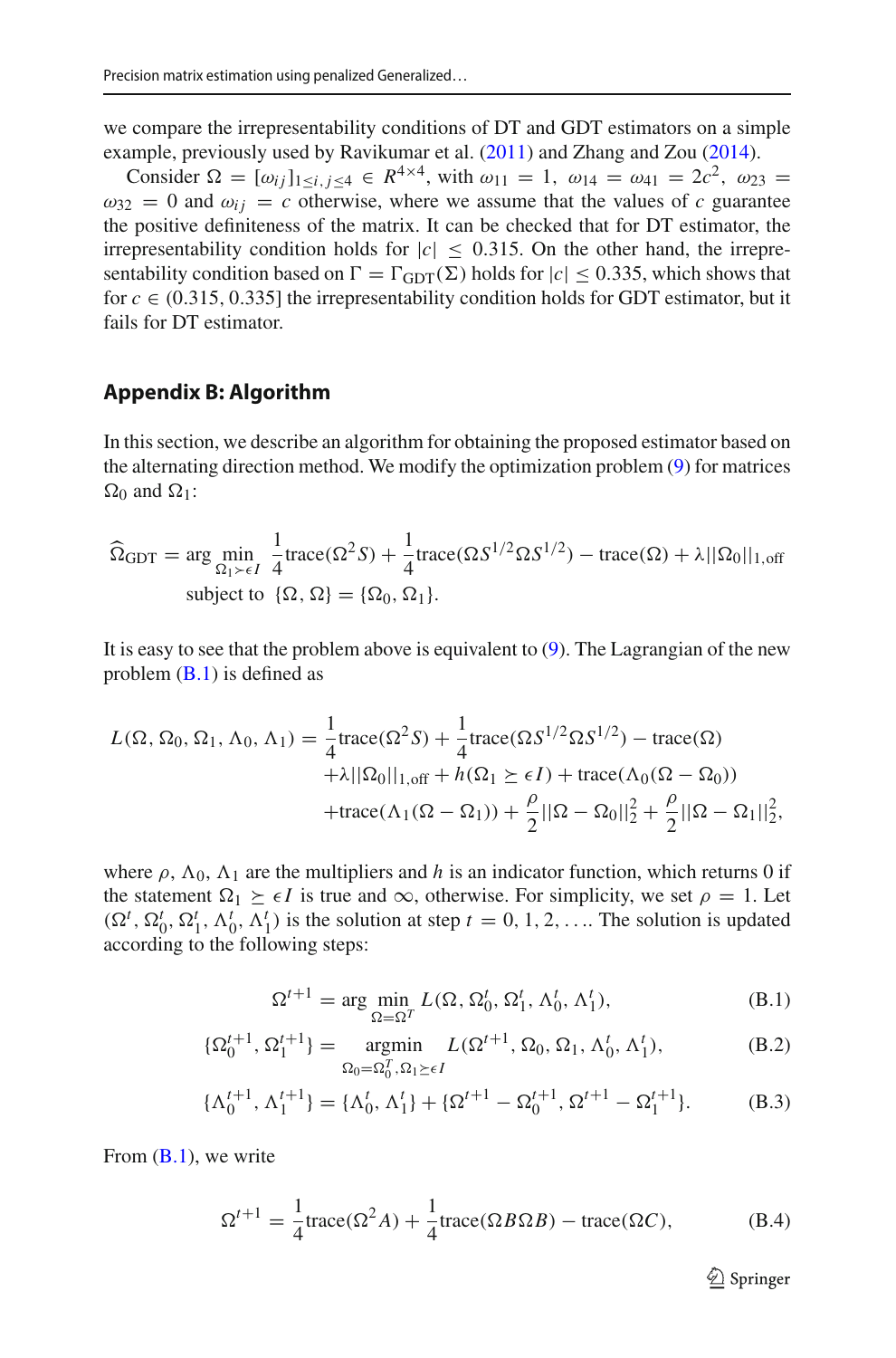where  $A = S + 4I$ ,  $B = S^{1/2}$  and  $C = I + \Omega_0^t + \Omega_1^t - \Lambda_0^t - \Lambda_1^t$ . Let  $A =$  $UVU<sup>T</sup>$  and  $B = UWU<sup>T</sup>$  are the eigendecomposition of matrices (it is easy to see that *A* and *B* have the same eigenvectors). Assume that eigenvalues are ordered:  $V_1 \geq \cdots \geq V_p$  and  $W_1 \geq \cdots \geq W_p$ . It can be checked that the solution of [\(B.4\)](#page-14-1) is given as  $\hat{\Omega} = U\{(U^T B U) \circ C\}U^T$ , where  $\circ$  denotes the Hadamard product and  $C_{ij} = \frac{4}{V_i + V_j + 2W_iW_j}$  for  $1 \le i, j \le p$ . Next, from [\(B.2\)](#page-14-0), it follows that

$$
\Omega_0^{t+1} = \underset{\Omega_0 = \Omega_0^T}{\text{argmin}} \frac{1}{2} \text{trace}(\Omega_0^2) - \text{trace}(\Omega_0(\Omega^{t+1} + \Lambda_0^t)) + \lambda ||\Omega_0||_{1, \text{off}}.
$$
 (B.5)

It is easy to check that the solution of [\(B.5\)](#page-15-2) is given as  $\Omega_0^{t+1} = ST(\Omega^{t+1} + \Lambda_0^t, \lambda)$ , where *ST* is the soft-thresholding operator and is defined as  $[ST(A, \lambda)]_{ii}$  =  $\frac{\text{sign}(A_{ij}) \max(|A_{ij}| - \lambda, 0)I_{i \neq j} + A_{ij}I_{i = j}$ .

Finally, from the second part of Eq. [\(B.2\)](#page-14-0), it follows that

<span id="page-15-3"></span><span id="page-15-2"></span>
$$
\Omega_1^{t+1} = \underset{\Omega_1 \succeq \epsilon I}{\text{argmin}} \frac{1}{2} \text{trace}(\Omega_1^2) - \text{trace}(\Omega_1(\Omega^{t+1} + \Lambda_1^t)). \tag{B.6}
$$

The solution of [\(B.6\)](#page-15-3) is given as  $\Omega_1^{t+1} = \left[\Omega^{t+1} + \Lambda_1^t\right]_+$ , where for any symmetric matrix *A* with an eigendecomosition  $A = U \text{diag}(\alpha_1, \ldots, \alpha_p) U^T$  the operator  $[A]_+$ is defined as

$$
[A]_{+} = U \text{diag}(\max{\{\alpha_1, \epsilon\}}, \dots, \max{\{\alpha_p, \epsilon\}})U^T
$$

For the provided algorithm, we start with initial values at  $t = 0$ :  $\Lambda_0^0 = \Lambda_1^0$ ,  $\Omega_0^0 =$  $\Omega_1^0$ . We repeat the steps [\(B.1\)](#page-14-0), [\(B.2\)](#page-14-0), [\(B.3\)](#page-14-0) until the following convergence conditions are satisfied:

$$
\frac{||\Omega^{t+1} - \Omega^t||_2}{\max(1, ||\Omega^t||_2, ||\Omega^{t+1}||_2)} < 10^{-7}.
$$

It is important to note that we can significantly reduce the computational time of the algorithm by discarding the constraint  $\Omega \geq \epsilon I$  in the initial optimization problem. This enables us to drop  $\Omega_1$  and omit the problem [\(B.6\)](#page-15-3). If the reduced algorithm provides a positive definite outcome  $\Omega$  (such that  $\Omega \succeq \epsilon I$ ), then we stop the calculation and set  $\hat{\Omega} = \tilde{\Omega}$ . Otherwise, we repeat the complete algorithm provided earlier with an initial start  $\hat{\Omega}$ .

#### **References**

- <span id="page-15-1"></span>Avagyan V (2021) D-trace estimation of a precision matrix with eigenvalue control. Commun Stat Simul Comput 50(4):1231–1247
- <span id="page-15-0"></span>Avagyan V, Alonso AM, Nogales FJ (2018) D-trace estimation of a precision matrix using adaptive lasso penalties. Adv Data Anal Classif 12(2):425–447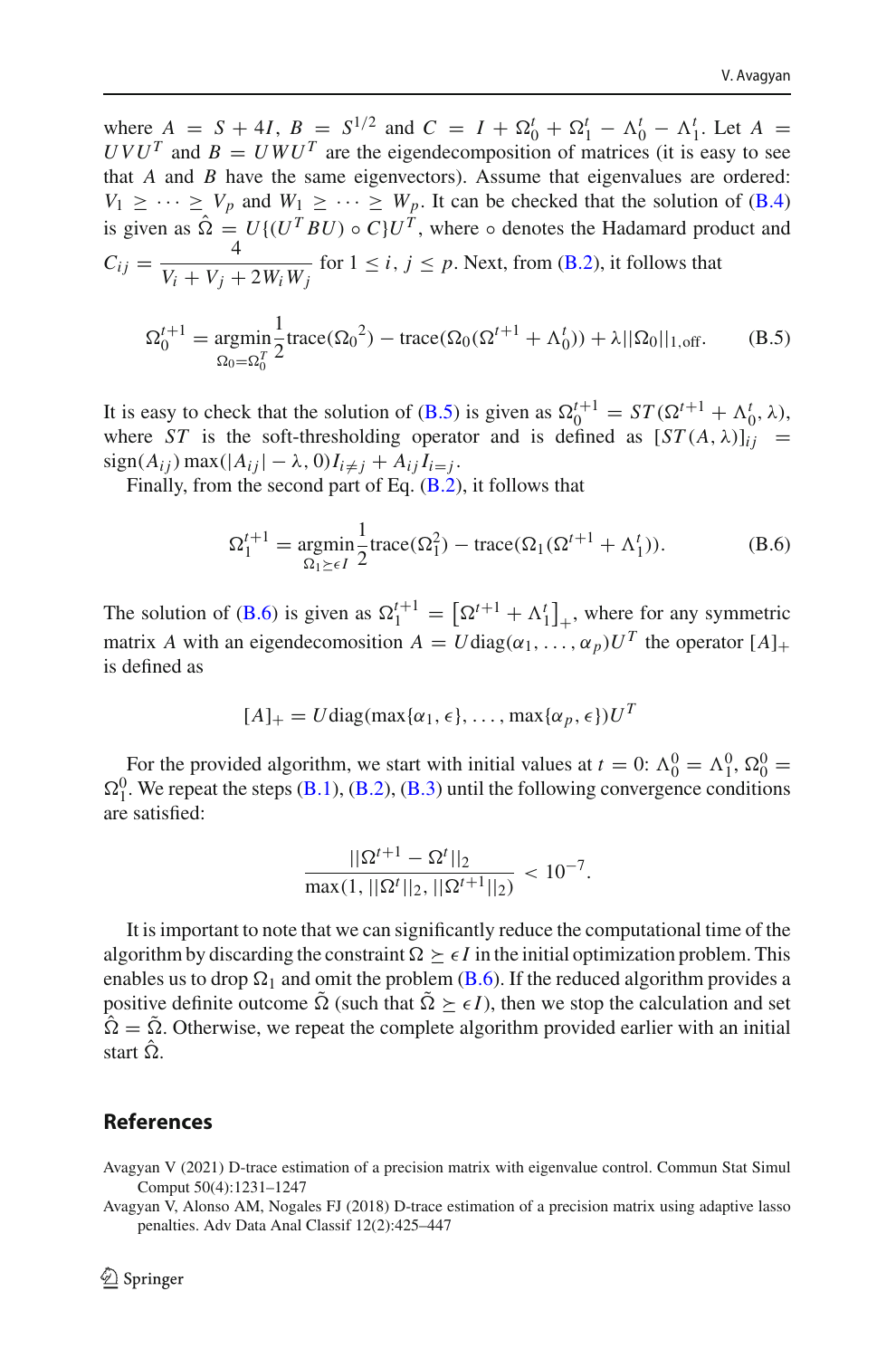- <span id="page-16-3"></span>Banerjee O, El Ghaoui L, d'Aspremont A, Natsoulis G (2006) Convex optimization techniques for fitting sparse Gaussian graphical models. In: Proceedings of the 23rd international conference on machine learning
- <span id="page-16-11"></span>Cai T, Liu W, Luo X (2011) A constrained  $\ell_1$  minimization approach to sparse precision matrix estimation. J Am Stat Assoc 106(494):594–607
- <span id="page-16-26"></span>Chicco D, Jurman G (2020) The advantages of the Matthews correlation coefficient (MCC) over f1 score and accuracy in binary classification evaluation. BMC Genom 21(1):1–13
- <span id="page-16-0"></span>Dempster A (1972) Covariance selection. Biometrics 28(1):157–175
- <span id="page-16-22"></span>De Terán F, Iannazzo B (2016) Uniqueness of solution of a generalized Sylvester matrix equation. Linear Algebra Appl 493:323–335
- <span id="page-16-13"></span>Fan J, Feng J, Wu Y (2009) Network exploration via the adaptive LASSO and SCAD penalties. Ann Appl Stat 3(2):521–541
- <span id="page-16-18"></span>Fan J, Liao Y, Liu H (2016) An overview of the estimation of large covariance and precision matrices. Econom J 19(1):C1–C32
- <span id="page-16-4"></span>Friedman J, Hastie T, Tibshirani R (2008) Sparse inverse covariance estimation with the graphical lasso. Biostatistics 9(3):432–441
- <span id="page-16-8"></span>Hsieh CJ, Sustik MA, Dhillon IS, Ravikumar P (2014) Quadratic approximation for sparse inverse covariance estimation. J Mach Learn Res 15:2911–2947
- <span id="page-16-27"></span>Kuerer HM, Newman LA, Smith TL, Ames FC, Hunt KK, Dhingra K, Theriault RL, Singh G, Binkley SM, Sneige N, Buchholz TA, Ross MI, McNeese MD, Buzdar AU, Hortobagyi GN, Singletary SE (1999) Clinical course of breast cancer patients with complete pathologic primary tumor and axillary lymph node response to doxorubicin-based neoadjuvant chemotherapy. J Clin Oncol 17(2):460–469
- <span id="page-16-19"></span>Kuismin MO, Sillanpää MJ (2017) Estimation of covariance and precision matrix, network structure, and a view toward systems biology. Wiley Interdiscip Rev Comput Stat 9(6):1–13
- <span id="page-16-16"></span>Kuismin M, Kemppainen J, Sillanpää M (2017) Precision matrix estimation with rope. J Comput Graph Stat 26(3):682–694
- <span id="page-16-1"></span>Lauritzen S (1996) Graphical models. Clarendon Press, Oxford
- <span id="page-16-21"></span>Li Z-Y, Wang Y, Zhou B, Duan G-R (2010) Least squares solution with the minimum-norm to general matrix equations via iteration. Appl Math Comput 215(10):3547–3562
- <span id="page-16-12"></span>Liu W, Luo X (2015) Fast and adaptive sparse precision matrix estimation in high dimensions. J Multivar Anal 135:153–162
- <span id="page-16-25"></span>Matthews BW (1975) Comparison of the predicted and observed secondary structure of t4 phage lysozyme. Biochim Biophys Acta 405:442–451
- <span id="page-16-9"></span>Meinshausen N, Bühlmann P (2006) High-dimensional graphs and variable selection with the lasso. Ann Stat 34(2):1436–1462
- <span id="page-16-10"></span>Peng W, Wang P, Zhou N, Zhu J (2009) Partial correlation estimation by joint sparse regression models. J Am Stat Assoc 104(486):735–746
- <span id="page-16-7"></span>Ravikumar P, Wainwright M, Raskutti G, Yu B (2011) High-dimensional covariance estimation by minimizing  $\ell_1$ -penalized log-determinant divergence. Electron J Stat 5:935–980
- <span id="page-16-6"></span>Rothman A, Bickel P, Levina E, Zhu J (2008) Sparse permutation invariant covariance estimation. Electron J Stat 2:494–515
- <span id="page-16-14"></span>Ryali S, Chen T, Supekar K, Menon V (2012) Estimation of functional connectivity in fMRI data using stability selection-based sparse partial correlation with elastic net penalty. NeuroImage 59(4):3852– 3861
- <span id="page-16-5"></span>Scheinberg K, Ma S, Goldfarb D (2010) Sparse inverse covariance selection via alternating linearization methods. In: Advances in neural information processing systems
- <span id="page-16-2"></span>Tibshirani R (1996) Regression shrinkage and selection via the lasso. J R Stat Soc 58(1):267–288
- <span id="page-16-17"></span>van Wieringen WN (2019) The generalized ridge estimator of the inverse covariance matrix. J Comput Graph Stat 28(4):932–942
- <span id="page-16-15"></span>van Wieringen WN, Peeters CF (2016) Ridge estimation of inverse covariance matrices from highdimensional data. Comput Stat Data Anal 103:284–303
- <span id="page-16-20"></span>Wang C, Jiang B (2020) An efficient ADMM algorithm for high dimensional precision matrix estimation via penalized quadratic loss. Comput Stat Data Anal 142:106812
- <span id="page-16-24"></span>Yin J, Li J (2013) Adjusting for high-dimensional covariates in sparse precision matrix estimation by  $\ell_1$ -penalization. J Multivar Anal 116:365–381
- <span id="page-16-23"></span>Yuan M (2010) High dimensional inverse covariance matrix estimation via linear programming. J Mach Learn Res 11:2261–2286